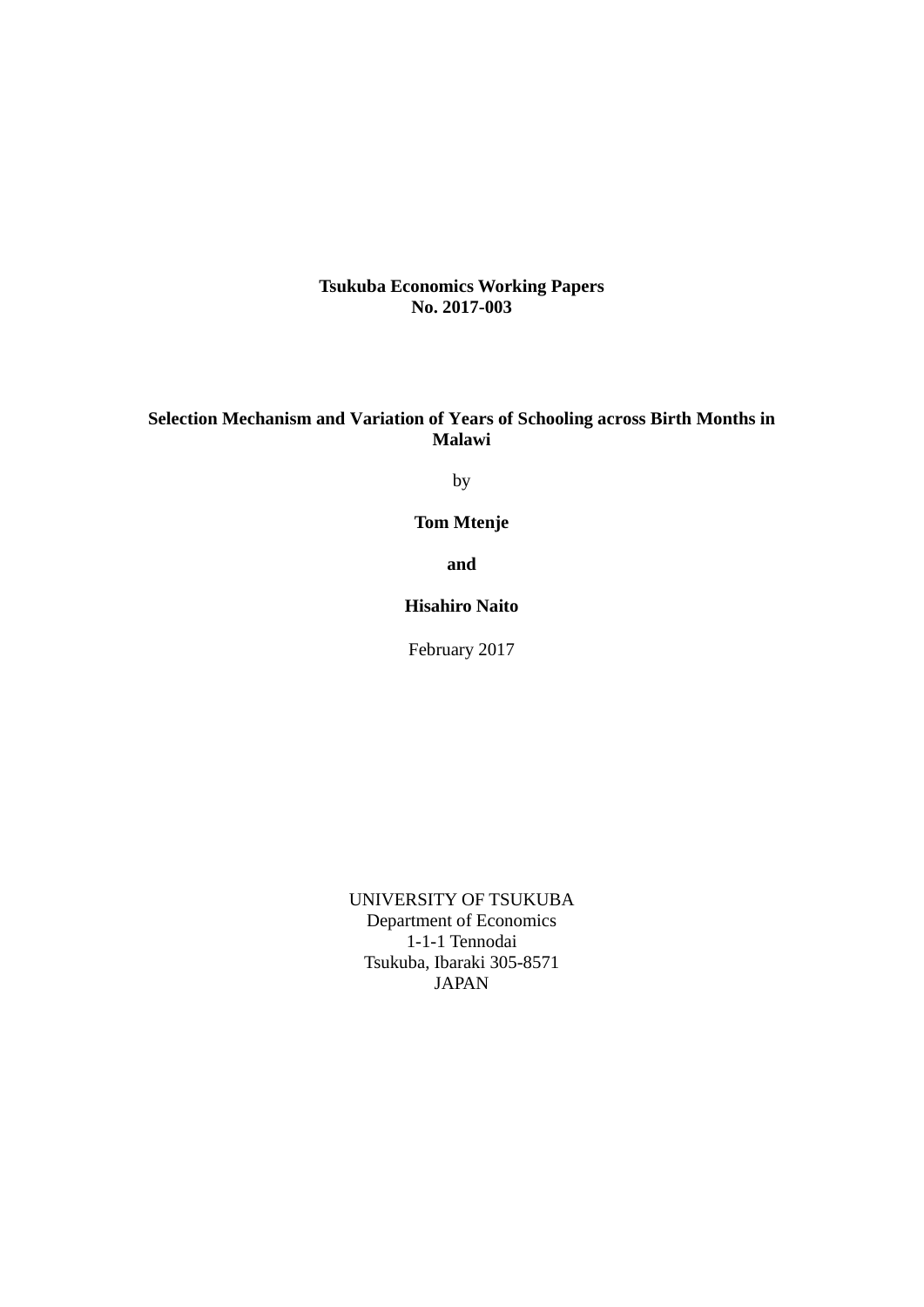# Selection Mechanism and Variation of Years of Schooling across Birth Months in Malawi

Tom Mtenje <sup>∗</sup>

Ministry of Finance, Economic Planning and Development

Malawi

Hisahiro Naito†‡

Graduate School of Humanities and Social Sciences

University of Tsukuba, Japan

October 14, 2016

<sup>∗</sup>E-mail:tom.mtenje@gmail.com; Address: University of Tsukuba Tennodai 1-1-1, Tsukuba City Ibaraki Prefecture Japan. A technical officer at the Ministry of Finance and Economic Planning and Development. This research was conducted while Mtenje was affiliated with University of Tsukuba. This articled represent the author's opinion. The ministry of Economic planning and development is not responsible for any opinion expressed in this paper. The Mtenje appreciate for the final support from World bank Japan scholarship.

<sup>†</sup>E-mail:naito@dpipe.tsukuba.ac.jp ;Address: University of Tsukuba Tennodai 1-1-1 Tsukuba City Ibaraki Prefecture Japan

<sup>‡</sup> I appreciate for comments from participants of Canadian Development Economics Study Groups Session during the Canadian Economic Association Conference at Ottawa 2016. I especially appreciate comments from Hao TongTong and Hiroaki Mori.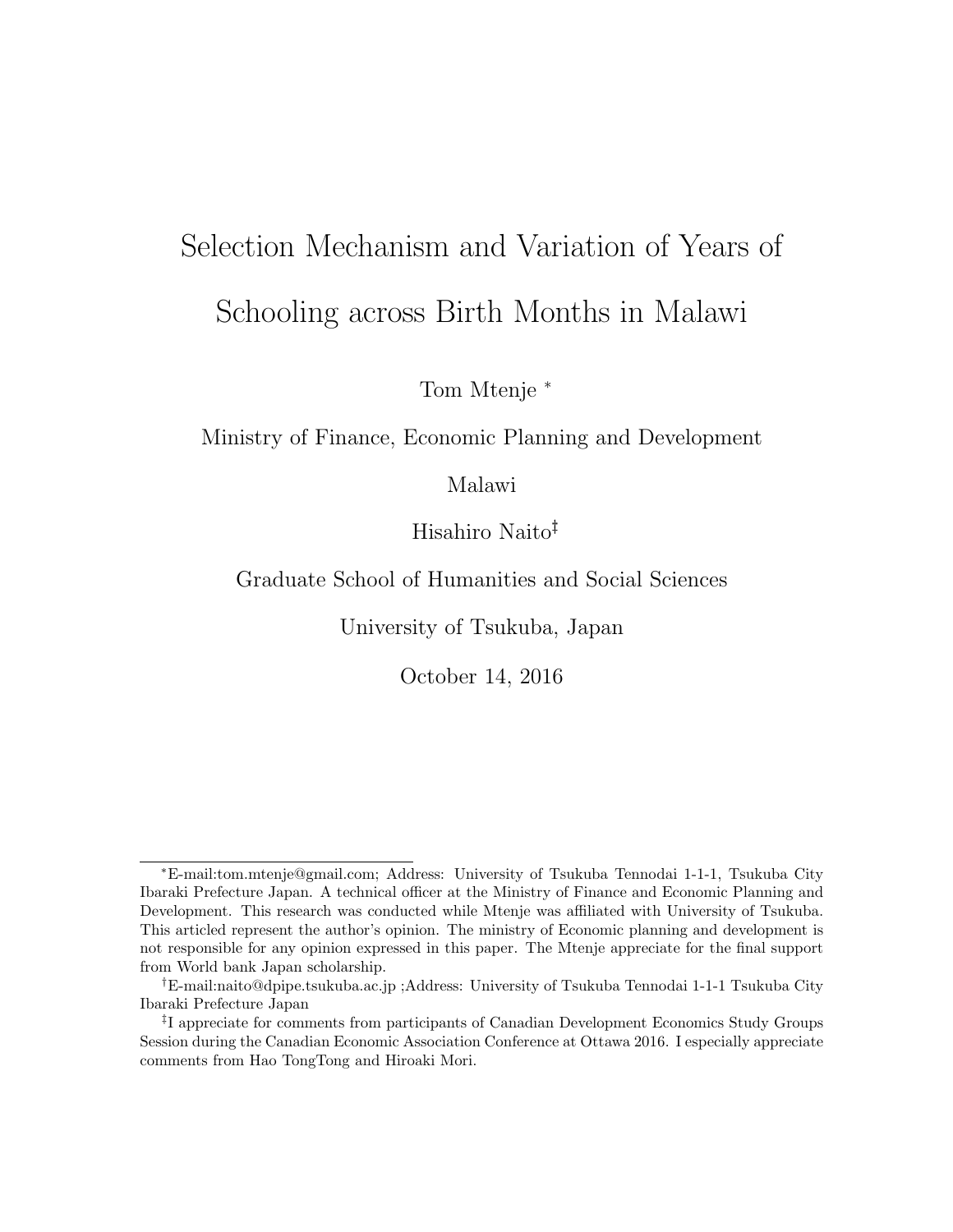#### Abstract

The years of schooling in Malawi varies across birth months substantially and consistently at least over thirty years. Those who were born in the second half of each year have 1.6 years longer of schooling than those who were born in the first half of each year. The difference is substantial given that the average years of schooling in Malawi is about six years. The availability of food across months and the variation of birth weight across birth months do not match the variation of years of schooling across birth months. Compulsory education law does not explain this pattern either. To explain the pattern of years of schooling across birth months, we propose a selection mechanism hypothesis that among individuals who was born in the second half of each year, only those who have high innate ability could survive the malnutrition during pregnancy and the most vulnerable periods after the birth. This implies that those who were born in the second half of each year and those who are alive now have higher innate ability on average. Because of higher innate ability, such individuals had longer years of schooling than other individuals. To prove the validity of our hypothesis, we first show that the number of individual who were born in the second half of each year and who are alive now is 50 percent lower than the number of individuals who were born in the first half and are alive now. Second, using a novel approach used by Gørgens, Meng and Vaithianathan (2012), we regress each person's years of schooling on his or her parents' birth months controlling each person's birth month and parents' education. We show that the years of schooling of children whose parent were born in the second half of each year is longer than those of children whose parents were born in the first half of each year. This result shows that individuals who were born in the last half of each year survived sever malnutrition and have innate ability.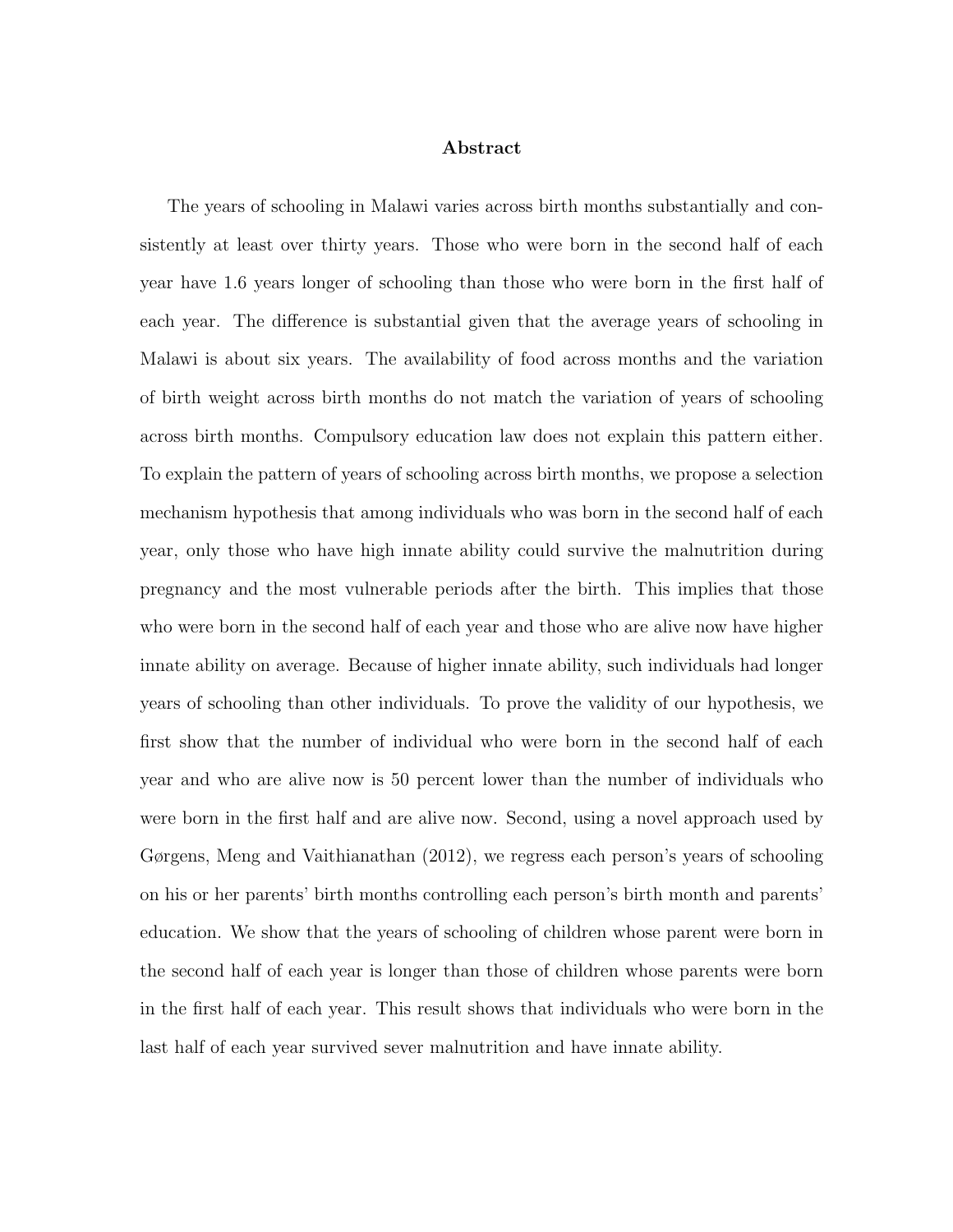#### 1 Introduction

In Malawi, years of schooling varies across birth months substantially. Those who are born in the second half of each year have 1.6 years longer of years of schooling that those who are born in the first half of each year. The variation is substantial and sharp. For example, among individual who are at least 22 years old, the difference of years of schooling who were born in December and those who were born after one month (those who were born in January in the next calendar year) is on average 1.5 years. This 1.5 years difference is quite substantial given that the average years of schooling in Malawi is about six years(Figure 1, Figure 2 and Figure 3). This pattern is distinct at least for thirty years regardless of gender, urban-rural location, region, drought or non-drought districts and religion. One possible mechanism of generating such variation of years of schooling across birth months is the variation of seasonal nutritional intake.

In developing countries, seasonal variation of output generates seasonal nutritional intake due to the inability to smooth consumption. The resulting periodical insufficient nutrition intake affects the long term outcome of individuals such as cognitive ability and physical ability negatively through two channels (direct nutrition effect). First, malnutrition during critical stages of pregnancy increases the likelihood of prematurity and intrauterine growth retardation and such events can affect the long-term outcome  $(Kramer(2003)$  and Neggers and Goldenberg $(2003))^1$ .

However, the birth weight of newborn babies in Malawi does not show a consistent pattern. The birth weight at birth does not vary across birth months. Since birth weight should be highly correlated with maternal nutrition during pregnancy, we in-

<sup>&</sup>lt;sup>1</sup>There are numerous studies on this issue. For example, see Rayco-Solon et al. (2005), Ceesay et al.(1997), Moore et al.(1997, 1999, 2004), Moore et al.(2001), Verhoeff et al.(2001), Ramakrishnan(2004), Kaestel et al.(2005), Rayco-Solon et al.(2005b), Luude et al.(2007), Stein, et al.(1975).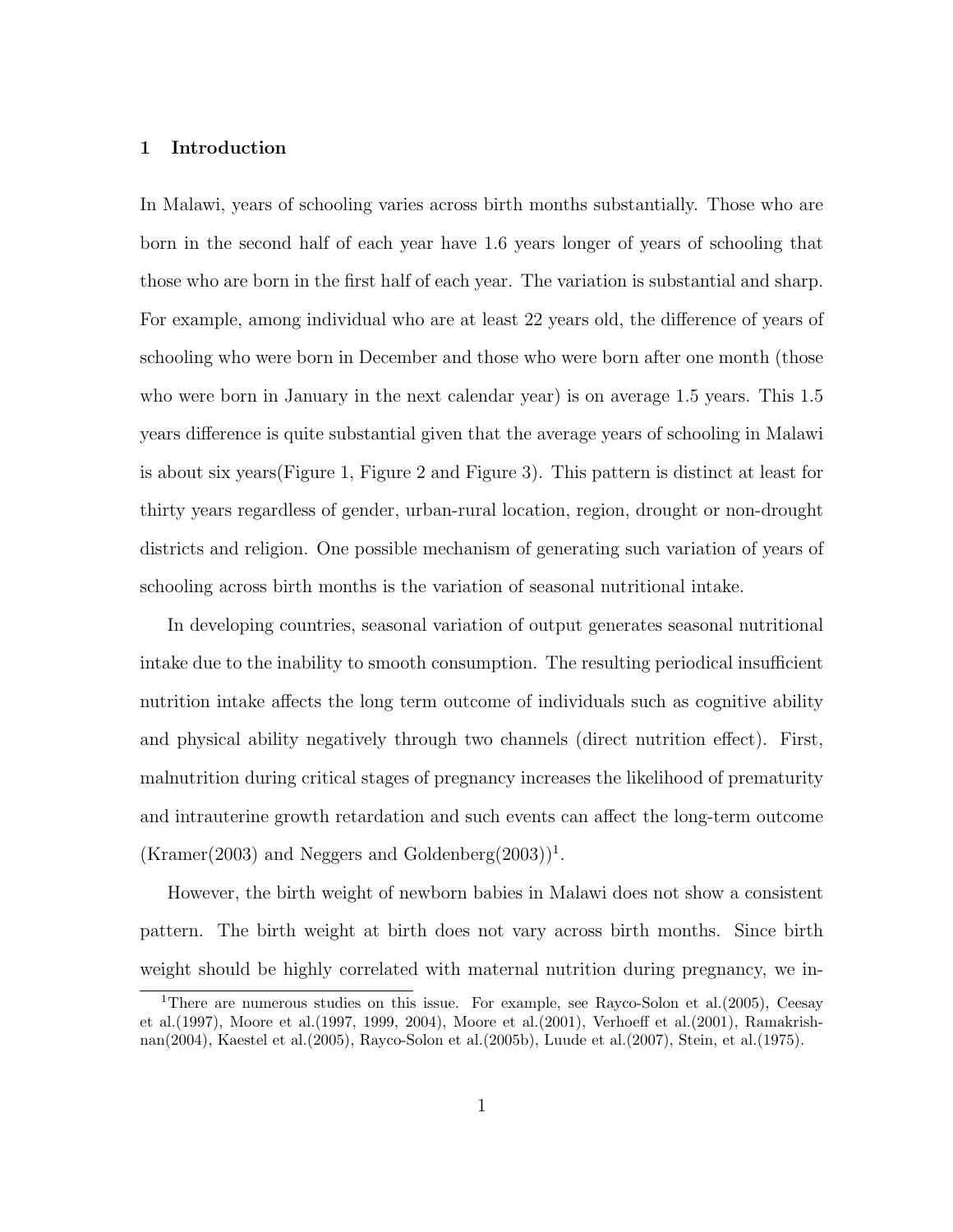ferred that nutrition intake during pregnancy might not be a factor to generate the variation of years of schooling across birth months but that infant nutrition intake immediately after birth might be a factor to generate the variation of years of schooling. In the development literature several papers demonstrate that nutrition in early stage of childlike is critical for the development in later periods. (Alderman, Hoddinott, and Kinsey(2006), Almond and Currie, Glewwe and King(2001)).Thus, we look at the pattern of food availability through monthly food prices and household expenditure surveys in Malawi. Information on food prices indicates that food prices are higher from October to March and peak in December. People also experience hunger more often during those periods. Thus, the pattern of food availability is not consistent with the idea that infant nutrition immediately after birth generates a distinct pattern of years of schooling across birth months.

One might argue that artificial factor such as the law generates this pattern. In one of the most cited paper regarding the effect of years of schooling on earning, Angirst and Kruger shows that years of schooling varies substantially depending on the quarter of birth. However, as we demonstrate in section 2.1 in detail, such cases do not apply to Malawi.

To explain those discrepancies among the distinct variation of years of schooling, birth weight and food availability, we propose a hypothesis that a selection mechanism generates the variation of years of schooling across birth months.

Recently, in literature of economics and demography, the selection mechanism gained attention, and the literature found several cases relevant for the selection mechanism. During the great Chinese famine in which three million people died due to hunger, the height of those who experienced the famine (treated cohort) is as tall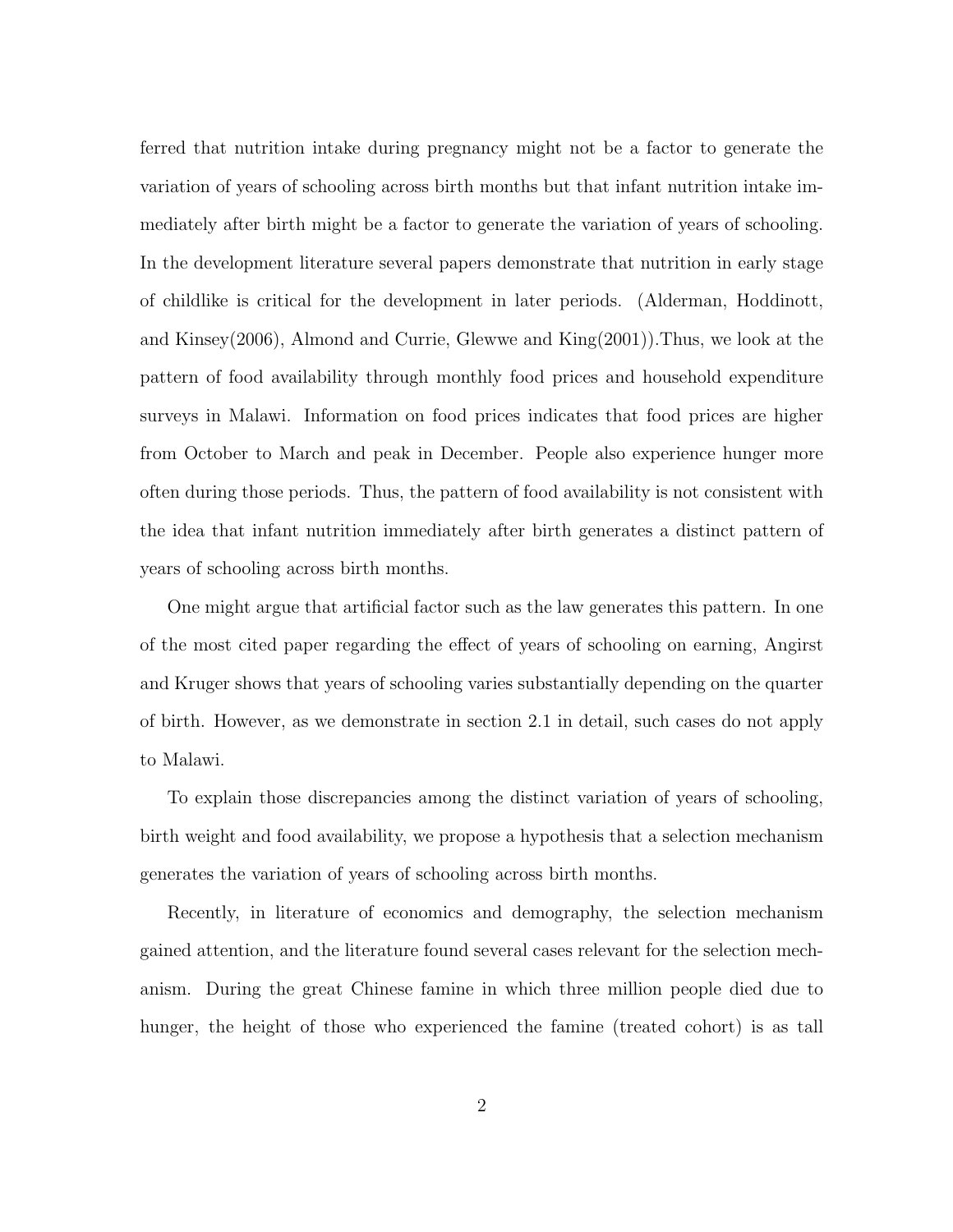as those who did not experience the famine (untreated cohort). Gørgens, Meng and Vaithianathan (2012) show that the mechanism in which the height of the treatedcohort is almost as tall as the untreated cohort is through the selection effect. In the great Chinese famine, only those who had inherently high ability could survive. As a result, the observed height of the treated cohort is as tall as the untreated cohort. In African countries, the average height is negatively correlated with income per capita while in middle-high income countries, the average height is positively correlated with income per capita. Bozzoli, Deaton and Quintana-Domeque (2006) argue that this is due to the selection effect. In extremely low income countries, when income goes up, individuals who would otherwise die in early childhood or in utero start to survive. As a result, the average height of persons of such countries starts to decrease.

Economists and demographers started to be interested in the selection mechanism because of its policy implication. If the selection mechanism exists, it implies a change of outcome due to policy intervention can be very small or can go even in the opposite direction. For example, consider the effect of policy intervention to increase the nutrition intake of pregnant women in extremely low income countries such as countries in Sub-Sahara Africa. The presence of the selection effect implies that when the government starts such policy intervention, the observed outcome might not be improved due to the selection effect. However, it does not mean that it does not improve the outcome. When the selection mechanism is appropriately controlled, it might show a positive effect on the outcome such as the health index of children.

In our hypothesis, children born during the second half of each year experience malnutrition during pregnancy or just period afterbirth. Only those who have good innate ability can survive. As a result, those who are born in the second half of each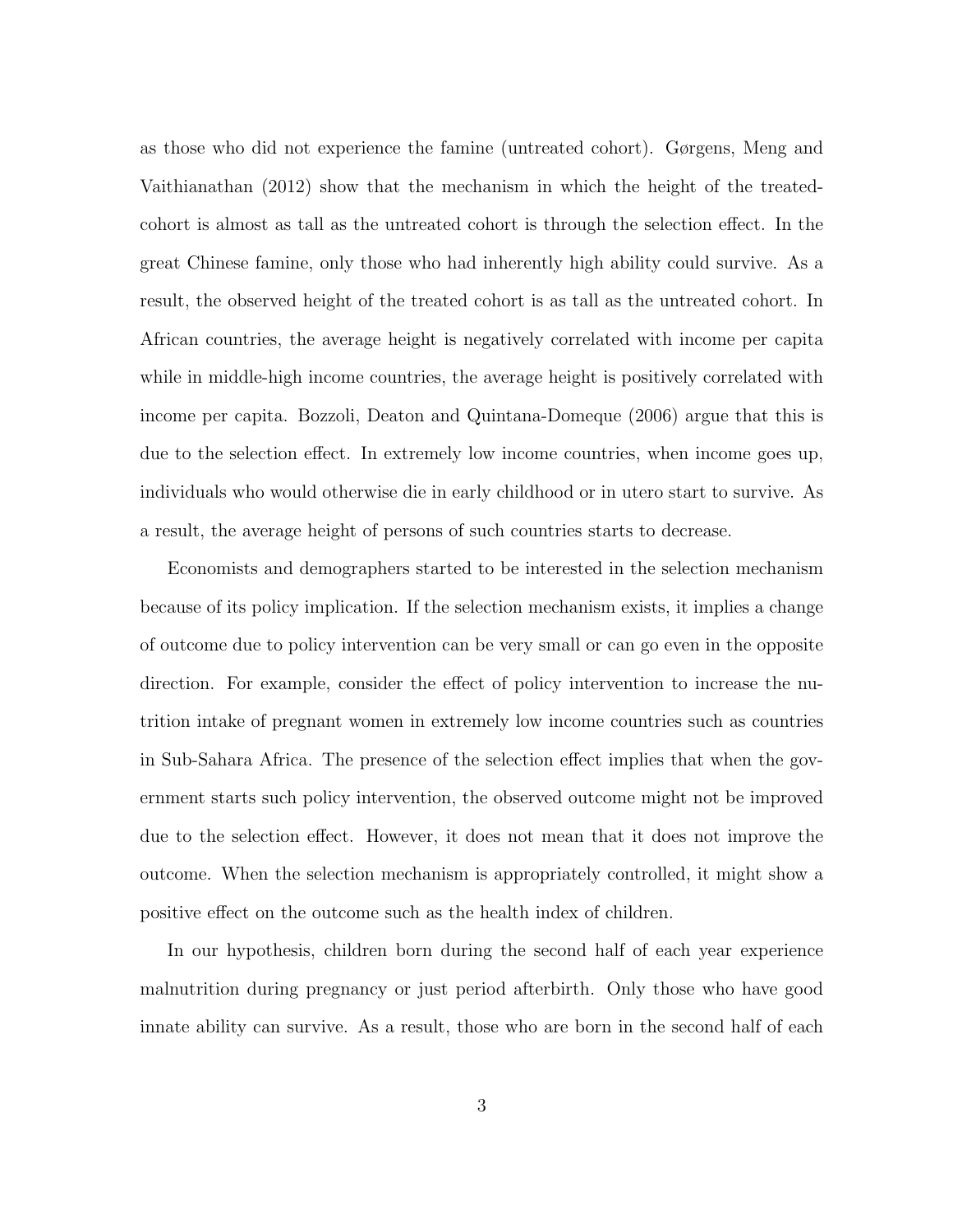year demonstrate higher level of education.

To show empirically that the selection mechanism is working to explain the variation of years of schooling across birth months in Malawi, we provide two evidences. First, we show that the number of individuals who were born in the last half of each year and who are alive is 40-50 percent lower than the number of individuals who were born in the first half of each year and who are alive now. Reader might think that such a huge variation of the population across birth month must be caused by the error of the data collection process of the census. To check such a possibility, we look at not only the census but also Demographic Health Survey and Integrated Household Survey in Malawi. All those data sets exhibit the same pattern. This 50% variation of the size of the population across birth months suggest that those who were born in the second half of each year must have experienced a substantial selection. For the second evidence, we follow a novel empirical approach that is first used by Gørgens, Meng and Vaithianathan (2012). Gørgens et al. argued that if individual who had good innate ability survived great the Great Chinese famine, then the children of those individuals should be taller than children of other individuals. Gørgens shows that, in the regression analysis, the treatment status of parents affects the children's height even after controlling parent's education and children's household characteristics. In this paper, by applying the same logic, we show that children of parents who experienced malnutrition have a longer years of schooling.

This paper contributes to the existing literature in several folds. First, to the best of our knowledge, this is the first paper which found that the variation of the years of schooling across birth month varies substantially and are persistent at least over thirty years in Malawi. In the previous census before 2008 in Malawi, birth month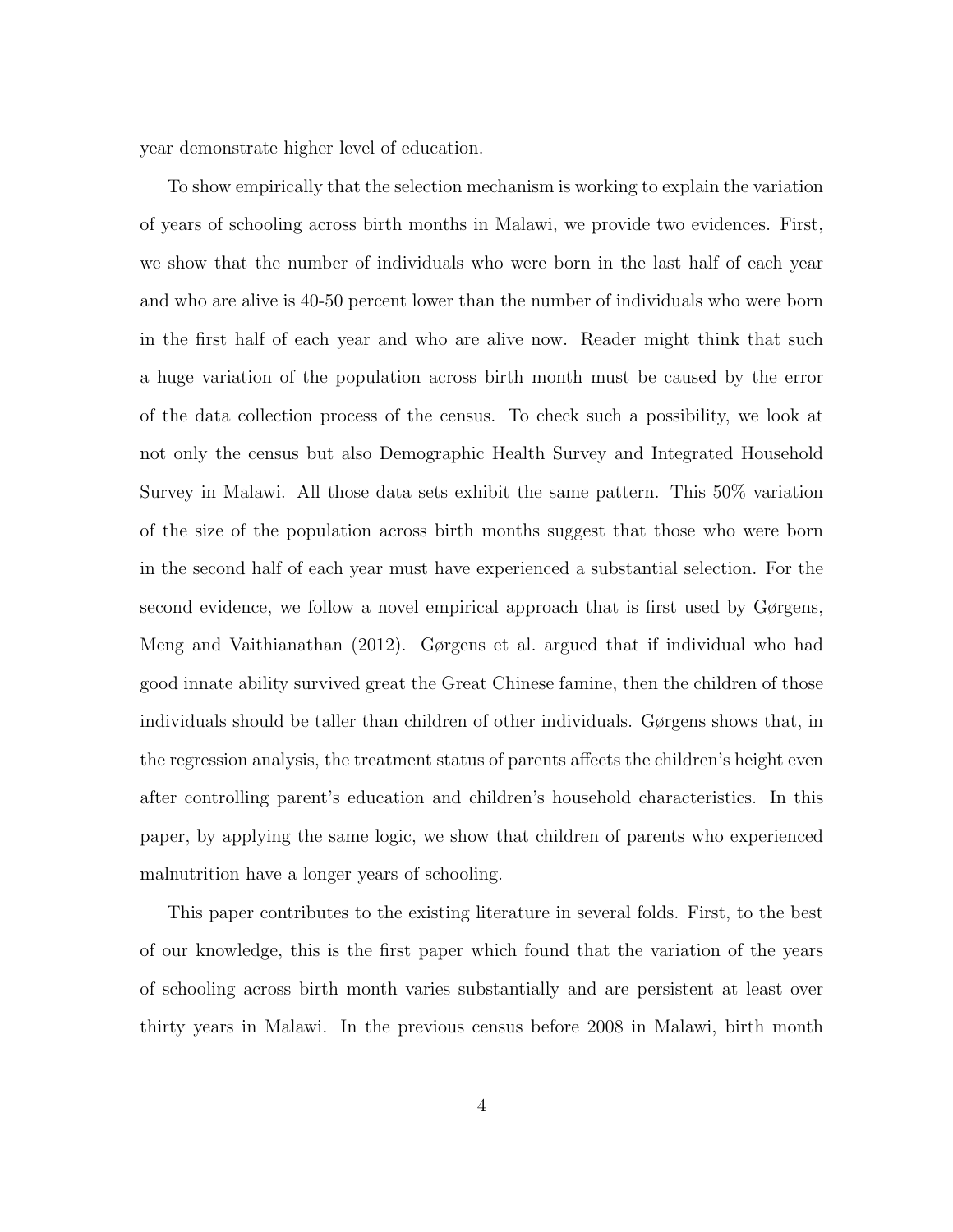information was not collected. Thus, our finding is the result of the availability of birth month information in Malawi's most recent census. By looking at the several other sources of the data, we establish that this is not due to the mistake during the data collection process. We also establish that this variation holds regardless of gender, region, location and religion. Second, most importantly, we show that the selection mechanism is working in a dimension other than height. In the literature, researchers are interested in height not because height itself is important but because height is a good indicator of individual health. However, if the selection mechanism is found only in height, the importance of the selection mechanism diminishes. The fact that the selection mechanism exists in the variation of years of schooling has an important policy implication as we discuss in the section 5. Also it suggests that it is possible that the selection mechanism might exist in other dimensions than height and years of schooling.

The presence of the selection mechanism has an important policy implication for policy intervention in health and nutrition. Often, in many developing countries, especially in Africa, when the government or international organization intervenes, the effect of its intervention on nutrition and health is not observed. The selection mechanism gives one potential explanation. For example, when the government intervene the nutrition of pregnant women and give more nutrition. However, in the presence of the selection mechanism, especially very poor countries, a baby whose innate ability is low and who could not survive without intervention, could survive. This implies that the outcome such as years of schooling or height might decrease after intervention. But this does not implies that the policy intervention is not effective but it is just the consequence of the selection. Therefore, if the selection mechanism exists in other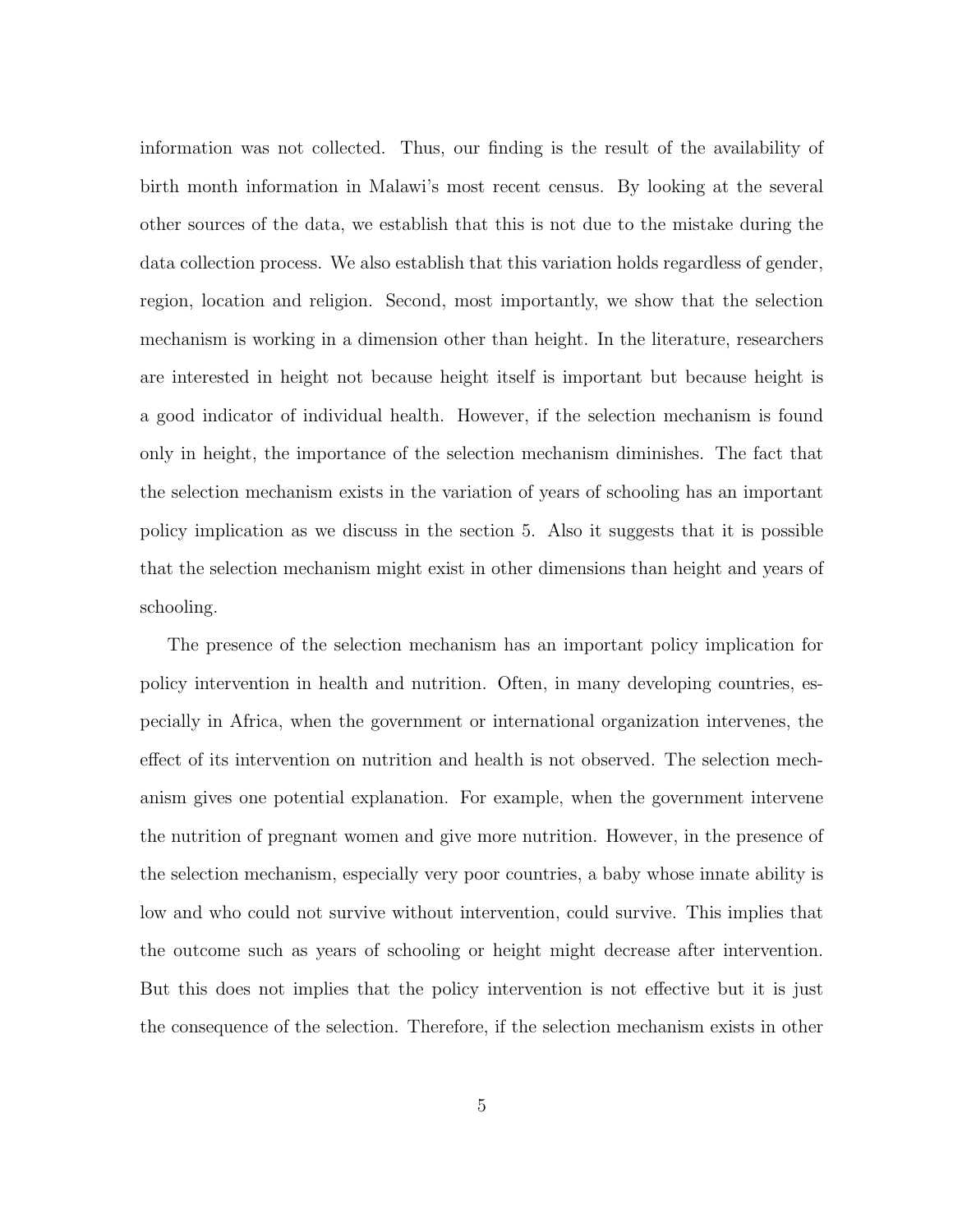countries, we might observe the negative effect of the policy intervention. But this is not because the policy has a negative effect but it is due to the selection effect.

This paper is organized as follows. In section 2.1, we look at the variation of years of schooling across birth months and its robustness. We show that the pattern holds regardless of gender, urban-rural location, north-south regions, drought-nondrought districts, religions (muslim or non-muslim). Then, we explore whether the compulsory educational law causes this variation. We also examine whether family characteristic can explains this variation. In section 2.2, we look at the pattern of hunger and food prices across months using household expenditure surveys and food price index in Malawi. In section 2.3, we propose our hypothesis. In section 2.4, we show our regression results. In section 3, we provide a summary of our analysis and its implications.

#### 2 Analysis

## 2.1 Variations of Years of Schooling, Compulsory Education Law and Family Fixed Effect

#### Malawi's Economic and Educational Situation

Malawi has the lowest incomes per capita in the world with a GDP per capita being only US 320 dollars as of year 2013. The fact that Malawi's income per capita is the lowest in the world suggests that the selection mechanism discussed in Deaton et al. and Gørgens et.al are more likely to exist because the selection mechanism tends to appear when malnutrition is quite severe (Deaton et al. 2006). The population of Malawi is 13 million as of 2008. Fifty percent of the population is considered poor (World Bank, 2014a). Education outcomes in Malawi are also very weak. Although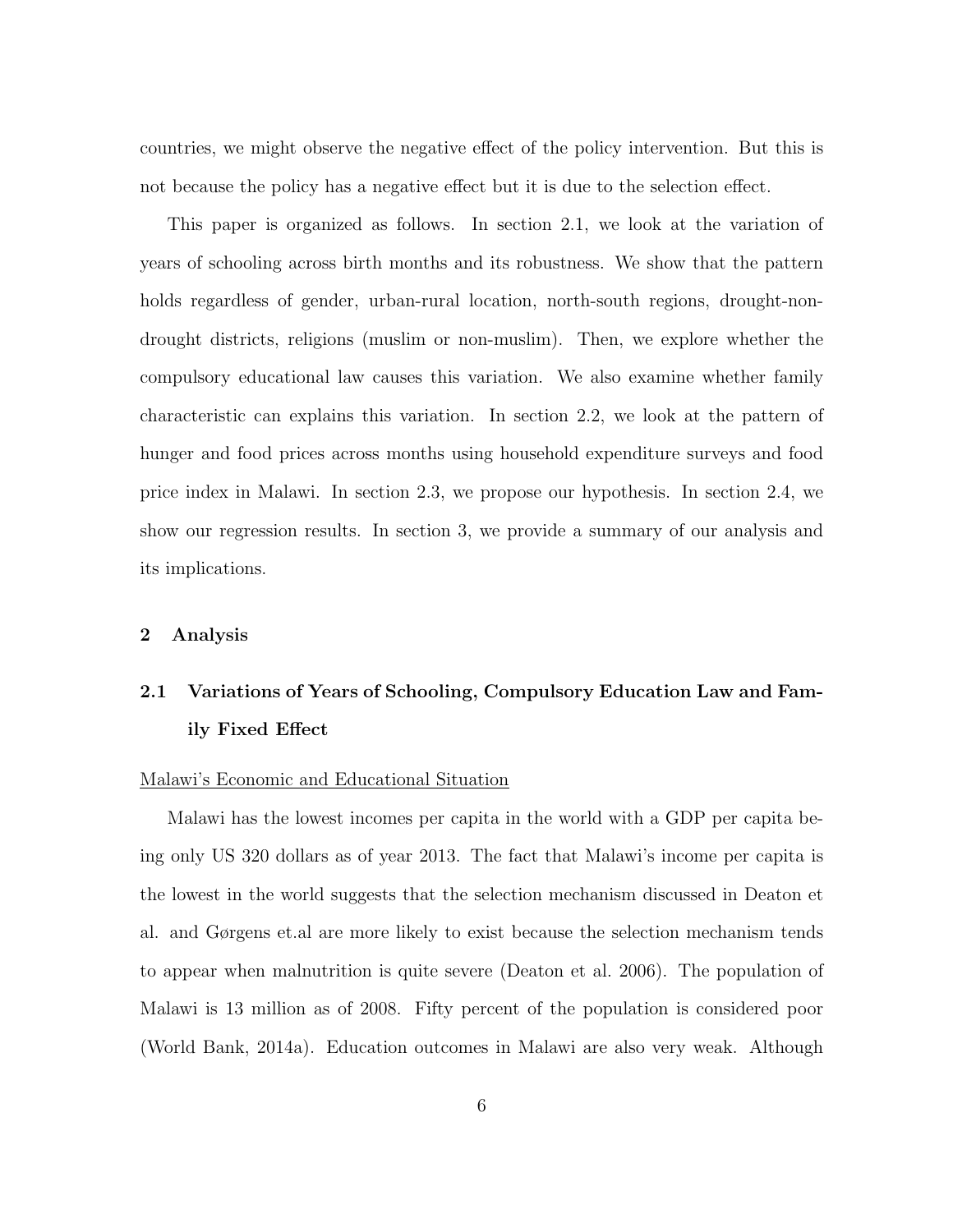gross primary enrolment is very good at 115 percent (MoEST, 2008), high repetition and dropout rates result in only 35 percent of pupils completing the primary education and 14 percent completing secondary education (World Bank, 2010).

#### Data sets on Malawi

We use the Integrated Public Use Microdata Series (IPUMS) version of Malawi Population and Housing Census (IPUMS-MPHC) in 2008 (Minnesota Population Center 2014). IPUMS-MPHC 2008 is 10 percent sample of the original Malawi's Census in 2008. The IPUMS-MPHC 2008 collects the basic demographic characteristics such as birth year, birth month, gender, years of schooling, current attendance of school, place of residence, dwellings and family composition. In IPUMS-MPHC 2008, information on 1,343,078 individuals are available. Because of its size and its sampling structure, IPUMS-MPHC 2008 is the main source of our analysis.

The second data set is Demographic Health Survey (DHS) 2000, 2004, and 2009. The DHS collects basic demographic and health data for a nationally representative sample of all households in Malawi. The DHS collects information on age, gender, residence, years of schooling, school attendance and other demographic characteristics for each household member. In sampled households, all women aged 15-49 years are individually interviewed. However, among a third of these households, men who are aged 15-54 years are individually interviewed. From individual women interviewed, the DHS collect information on all interviewee's children including month and year of birth and, mortality status. It also includes a marker for the child's parents' record if they live in the same household. For children born to the female respondent in the five years prior to the date of interview, the DHS collects birth weight data. The DHS also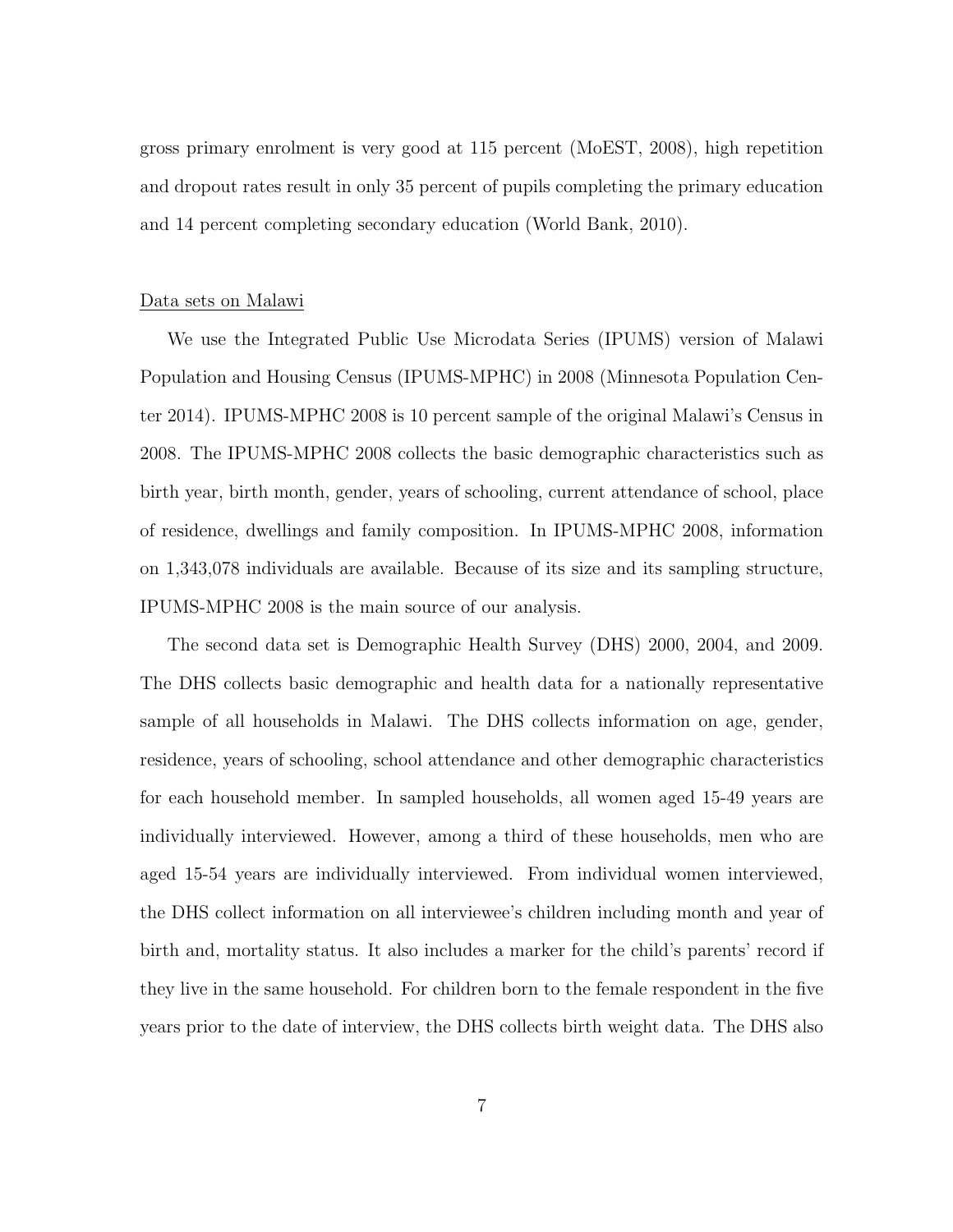collects fertility data for each female respondent for the five years prior to the date of interview. This data consists of every pregnancy in the last five years, the term of the pregnancy and whether the pregnancy ended in a termination or a live birth. Children are matched with their parents from this data.

#### Variation of Years of Schooling across Birth Months and Data Credibility

Figure 1,2 and 3 show the average years of schooling in each birth month and year in the last thirty years in IPUMS-MPHC 2008. Those who were born in the second half of each year have longer yeas of education than those who were born in the fist half of each year. Those three figures show that the variation of years of schooling across birth months is distinct and consistent at least over thirty years. The difference in years of schooling between those two groups is approximately 1.7 years. This is quite substantial considering that the mean of the average years of schooling is only about six years in Malawi. The Figure 4 show years of schooling for male individuals and female individuals across birth month and year. Figure 4 shows that both male and female individuals show the same seasonal variation of the years of schooling. Figure 5 show the seasonal variation of years of schooling for urban residents and rural residents. Again, both urban residents and rural residents show the same seasonal variation of the years of schooling.

In Malawi, the country can be divided roughly into three regions. Also, we can categorize all districts into non-drought district and drought district. One might wonder some region-district specific factors such as weather or drought cause the seasonal variation of years of schooling in Malawi. Figure 7 shows seasonal variation of years of schooling for resident of northern area, central area and southern area. Although the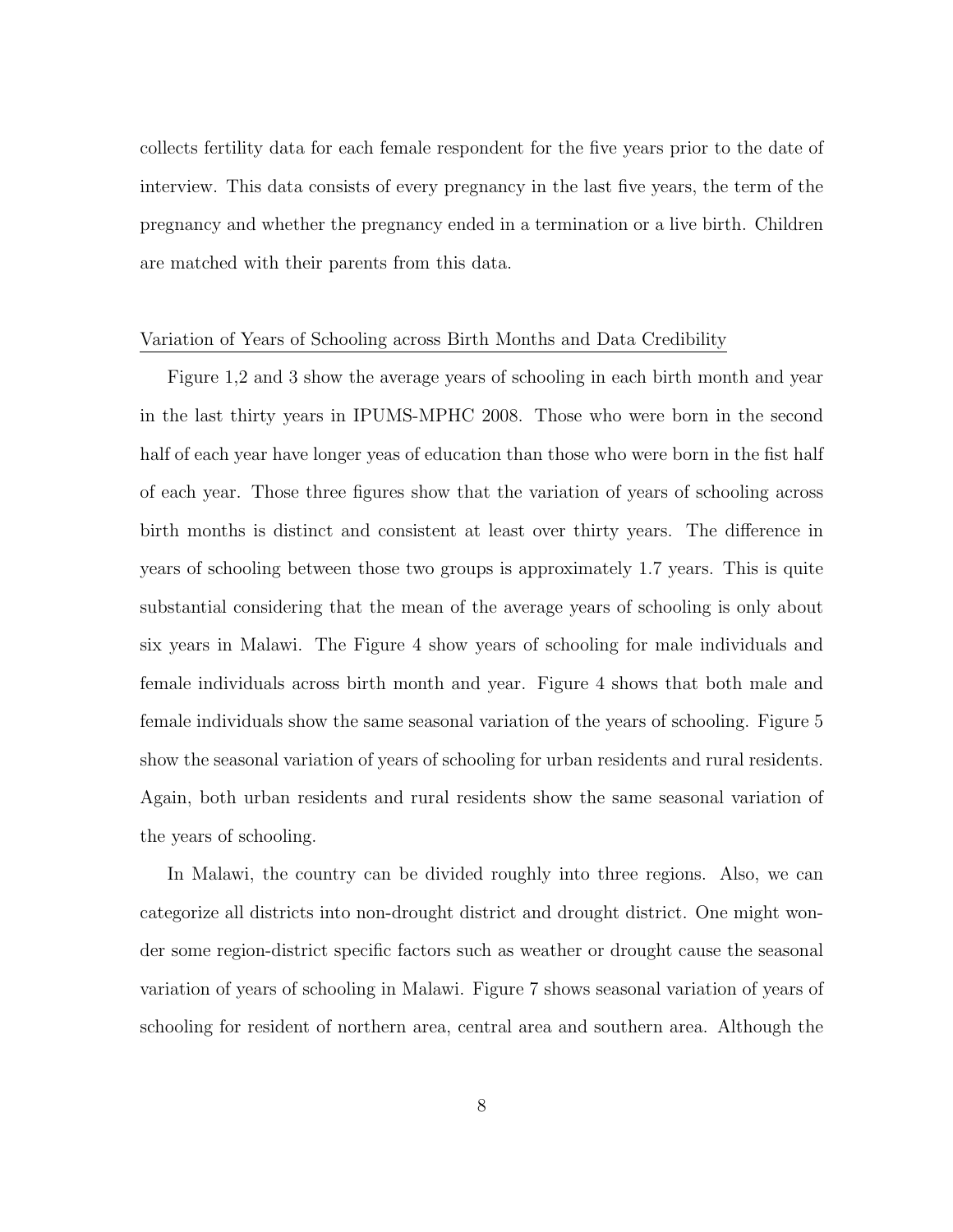average years of schooling are different in three regions, all three regions exhibits the same patten of the variation of years of schooling across birth months. Figure 8 shows the variation of years of schooling across birth month for drought and non-drought districts. Figure 8 shows that drought and non-drought districts show the same pattern of years of schooling across birth months.

In Malawi, 15 percent of the population is Muslim<sup>2</sup>. As Almond, D. and Mazumder show, the practice of Ramadan can affect the nutritional intake of pregnant mothers and the development of cognitive ability of children. Thus, it is possible that the presence of muslim population generates the variation of years of schooling across birth months. Figure 9 shows the seasonal variation of years of schooling of muslim and non-muslim. The Figure 9 shows that the seasonal variation of years of schooling becomes more distinct among non-muslim individuals. This suggest that the seasonal variation of years of schooling is not likely to come from practising ramadan.

In developing countries, the data collection is not so accurate as in developed countries. One might argue that the seasonal variation of years of schooling MPHC is due to errors to organize answers in the census data set at the government agency of Malawi. To check such possibilities, we examine the DHS data sets. The Figure 10, 11 and 12 show that the seasonal variation of years of schooling in DHS 2000, 2004, and 2010. Since the sample size of DHS data set is only one fortieth to one tenth of the sample size of the census data set, we aggregate years of schooling for those who were born in the first and the last half of each year. Figure 10, 11 and 12 show that those data sets exhibit the same seasonal pattern of years of schooling across birth months as the pattern in the census data set, except 1975 cohort in DHS 2004. On the other hand, in DHS 2000 and DHS 2010, 1975 cohort shows the same seasonal pattern of years

<sup>2</sup> In 10 percent census, the percentage of muslim is 14.57%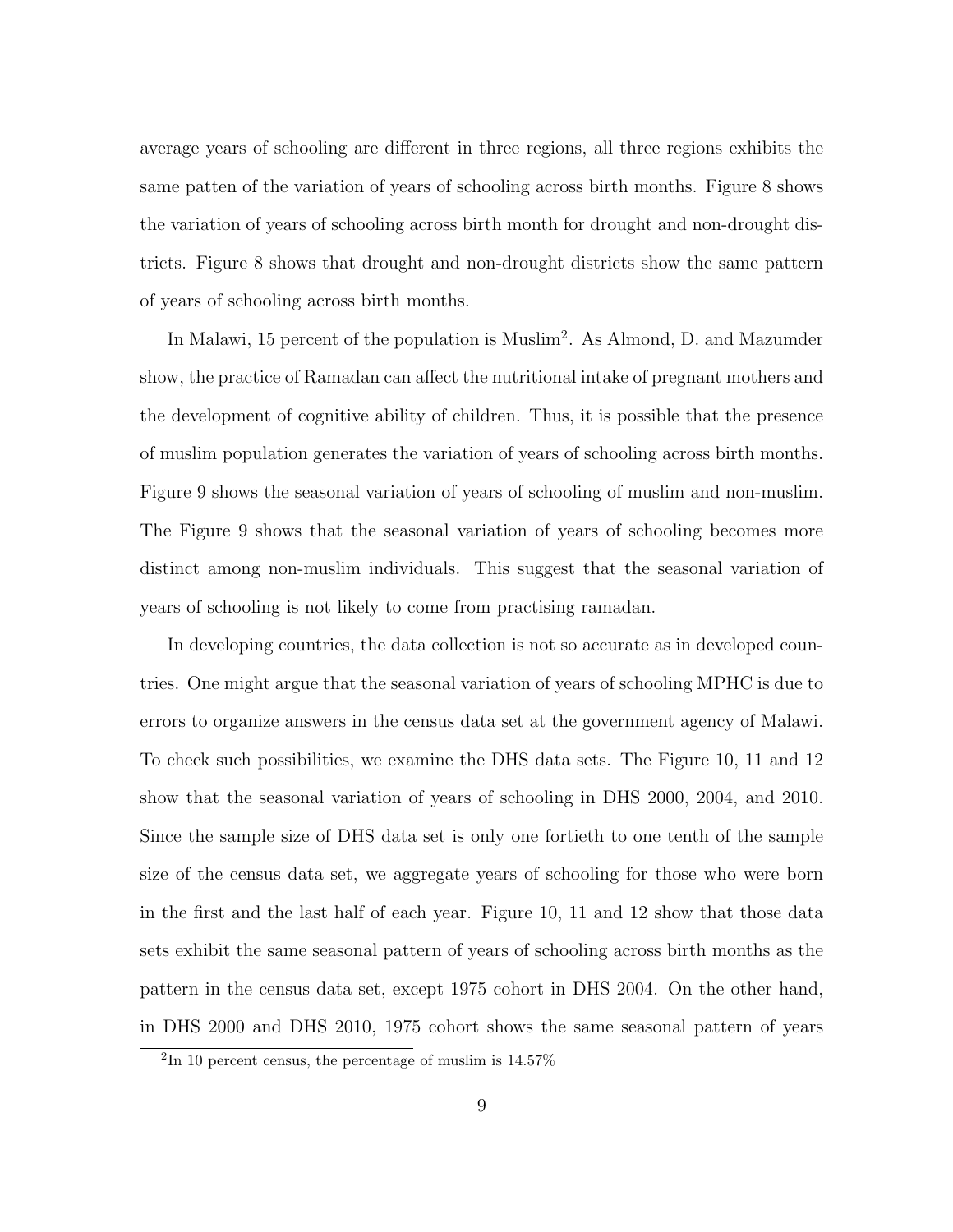of schooling as the pattern in the census. Thus, we can reasonably conclude that the irregular pattern in 1975 in DHS 2004 is due to the relatively small sample size of DHS 2004 compared with the sample size of DHS 2000 and DHS 2010.

The fact that DHS data sets show the same seasonal variation of years of schooling across birth months as the seasonal variation in the census data set suggests that it is not likely to be caused by an error in computer program to scan the answer sheet of the census questionnaires. or mishandling of the data by the data collection agency.

#### Compulsory Education Law and Family Fixed Effect

In one of the most cited papers regarding the effect of years of schooling on earnings, Angrist and Krueger (1991) argue that in the United States, the compulsory educational law induces the variation of years of schooling across birth months. This is because if a person reaches a certain age, they are exempted from the compulsory educational law. Readers might think the same mechanism apply to the case of Malawi. However, this is not likely to be the case for three reasons. First, the difference of years of schooling between those who were born in the first half and the second half is more than one year. If the variation of years of schooling across birth months is caused by the compulsory education law, it cannot be more than one year. Second, even though compulsory schooling is stipulated in the constitution, this policy is nonbinding largely due to supply-side constraints. There are simply not enough schools to accommodate all school age children were the policy to be enforced. Even if parents do not send their children to school, they will not be penalized. Third, interestingly, the academic calendar has changed in 1994. Before 1994, the school calendar started from September. But after 1994, the school calendar started from January. Figure 14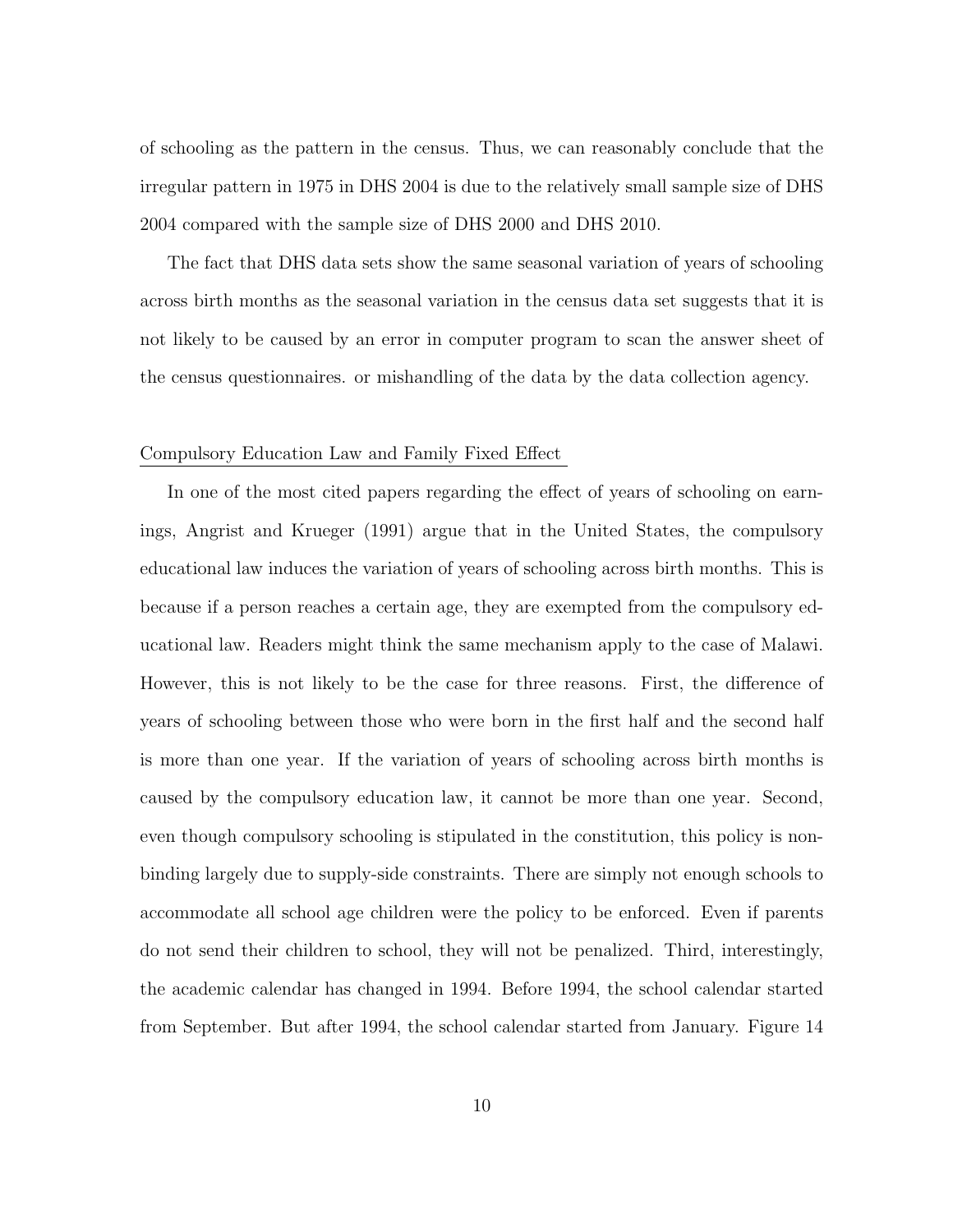shows the years of schooling of cohorts who were born around 1988. Those are cohort who are close to grade 1 in 1994 when the academic calender changed. Figure 14 shows that the variation of years of schooling across birth month does not change for cohorts who are grade 1 before 1994 and cohorts who are grade 1 after 1994. Figure 15 shows the years of schooling of cohorts who were born around 1982. Those are cohorts who were about grade 6 in 1994 when the academic calender was changed. Figure 14 shows that the variation of the years of schooling does not change between cohorts who were grade 6 before 1994 and cohorts who were grade 6 after 1994. As those two figure shows, although the academic calendar has changed, the seasonal variation of years of schooling has not changed. This suggests that the compulsory education law is not likely to be the source of seasonal variation of years of schooling across birth months.

#### 2.2 Environmental Factors and Birth Weight

#### Malaria Infection, Nutrition during Pregnancy and Birth Weight

The fact that the compulsory education law and family characteristics cannot explain a systematic variation of years of schooling across birth months indicates there must be other channels.

One possible channel is the infection to Malaria. Malaria is endemic throughout Malawi and is a leading cause of morbidity and mortality in pregnant women (MOH, 2011). Malaria infection during pregnancy has adverse effects including stillbirth, miscarriage, maternal anaemia and low birth weight (WHO, 2008).

The anopheles mosquito is the primary malaria vector. Vector abundance and transmission follow seasonal rainfall and temperature patterns. Temperature and rainfall patterns in Malawi follow a distinct U-shape pattern (Figure 17). The months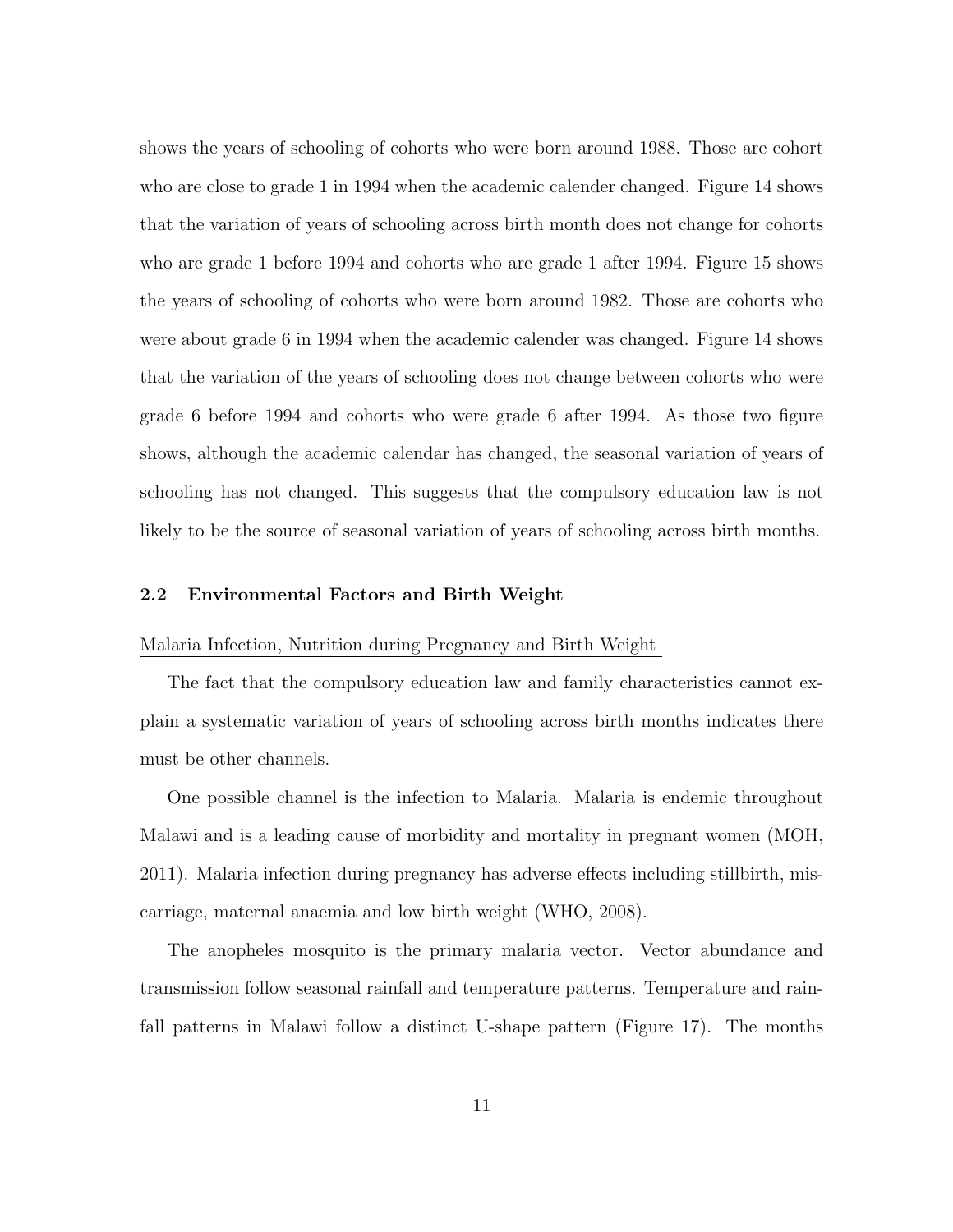from May to August are the coldest months and May to October are the driest ones. The rainy season runs from November to April. October to March are the hottest months.The infections is particularly high from November through April (Mathanga et al. 2012). Published data on malaria incidence is scarce; however, when we look at the number of new malaria cases for children in 2004-05 reported in the Health Management Information Bulletin , the variation is seasonal and consistent with rainfall and temperature patterns (Figure 18). The pattern of malaria incidence looks inconsistent with pattern of years of schooling in Malaria, but it is not conclusive because we do not know the most critical period during pregnancy that affect a newborn baby.

Another possible channel is the seasonal variation of nutrition intake during pregnant mothers. The literature shows that insufficient nutrition intake during pregnancy generate new born baby with lower birth weight. A baby with lower birth weight might have less cognitive development and less years of schooling.

To check the validity of those two channels, we examine the birth weight across birth months. If the infection to Malaria or malnutrition during pregnancy is the cause of generating the variation of years of schooling across birth months, then it should be reflected on birth weight across birth months. More specifically, we should see lower birth weight for babies who were born in the first half of any year and higher birth weight for those who were born in the last half of any year. In Figure 20, we plot the birth weight across birth months. Because of the small sample size, we plot the birth weight across birth months instead of birth month and year. In Figure 20, we did not find a pattern in birth weight that is consistent with the variation of years of schooling. In the regression, the only the coefficient in November is significant. However, the size of the coefficient is very small and it is opposite sign. This result suggests that malaria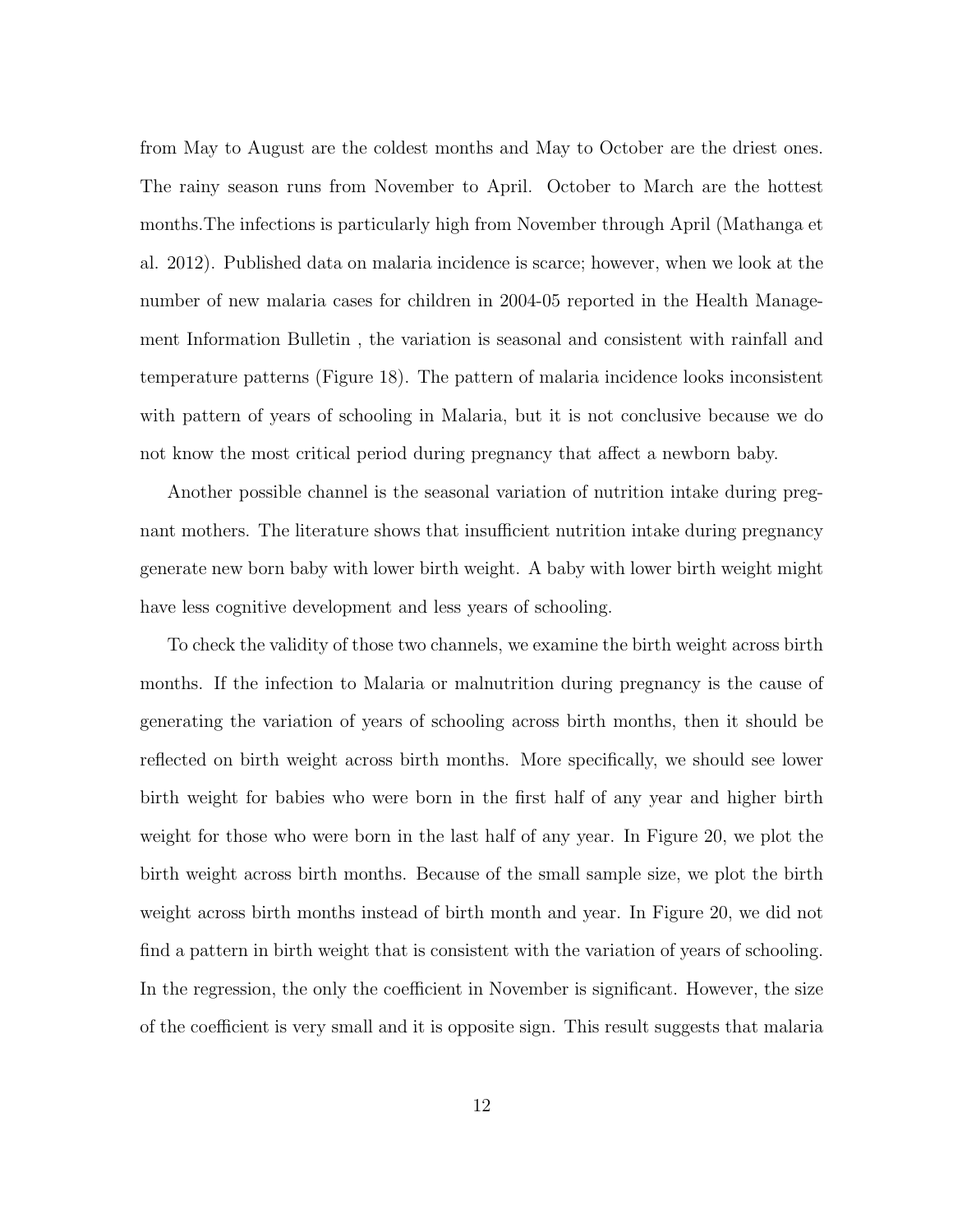infection and insufficient nutrition intake are not likely to be the cause of the variation of years of schooling in Malawi.

#### Seasonal Food availability in Malawi

Other possibility that the nutrition intake affects the cognitive development is the nutrition intake afterbirth. If a new born baby receives nutrition from mother and mother do not have enough nutrition after birth, a new born baby might not have enough nutrition to develop. To check such a possibility, we look at Household Expenditure Survey and Food price in Malawi.

In Malawi, maize is the main staple food. It is grown by 97 percent of small scale farmers who devote to it 54 percent of the land they cultivate (Minot, 2010). Maize also constitutes, on average, 54 percent of calorie intake (ibid.). Thus maize is a good proxy for food in Malawi. With respect to food security, the months from November to February are the lean months, the green harvest is available in February and March and the main harvest period runs from April through July where food is abundant (Fewsnet, 2014). The 2010-2011 Malawi Integrated Household Survey asks households whether they experienced any food shortage in the 12 months prior to the interview date. Figure 22 plots the percentage of households which experience hunger in each month. Figure 19 shows the average maize price in Malawi from 1994 to 2008. The price is compared to relatively flat international price US No. 2 yeblow and SAFEX respectively, in the same period. As those figure show, it is evidence that food is least available from October to March. This is not consist with the idea that nutrition after birth plays an important role for children's cognitive development.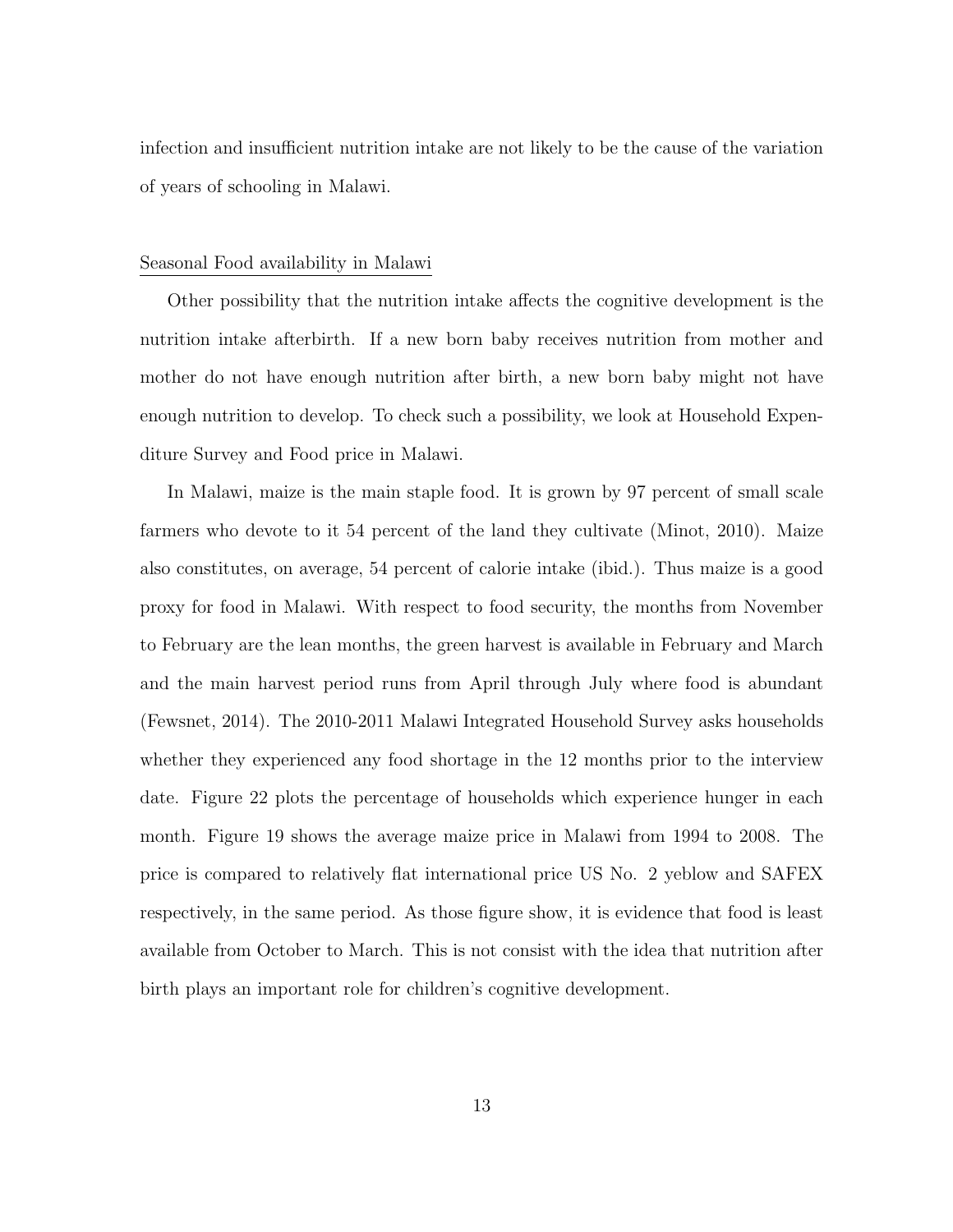#### 2.3 Selection Mechanism Hypothesis

#### Hypothesis

In the above sub-sections, we have explored several mechanisms that can explain the variation of years of schooling across birth months: compulsory educational law, nutrition during pregnancy, malaria infection, nutrition after birth. However, we find that none is not consistent with the variation of years of schooling across birth months.

Now, we hypothesize that the selection mechanism exists and it generates the variation of years of schooling across birth months in Malawi.

The hypothesis is that the variation of years of schooling is generated by selection. For conceptions exposed to shock, one with weaker genetic traits and with potentially low birth weight is damaged at the DNA level. This damaged cell causes terminated pregnancies as well as early death after birth. For the shock exposed conceptions, only the relatively stronger genetic trait and high birth weight ones are born alive. Their higher birth weight is offset by the stunting effect of the negative shock of maternal nutrition intake which makes it appear as though the birth weights of individuals exposed to intrauterine shocks and those not exposed are the same. Individuals that survive during pregnancy and the early period after birth are positively selected. They have better genetic traits. They are stronger and have a higher innate ability which would explain the positive association between constrained maternal nutrition intake and years of schooling.

#### Empirical Strategy

To prove that the selection mechanism is working to explain the variation of years of schooling in Malawi, we provide two evidences.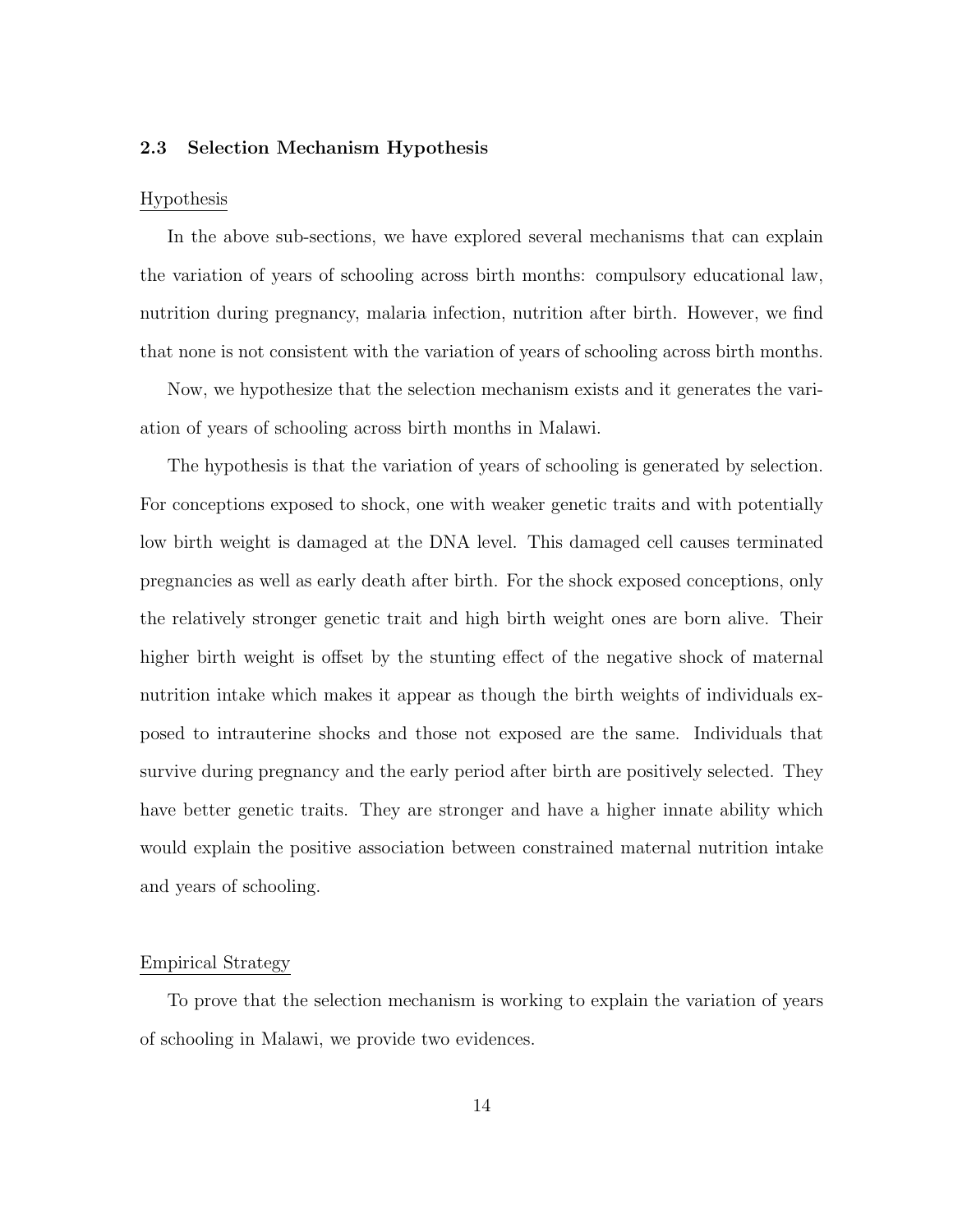First, we show that the number of the population who were born in the second half and who are alive now, which show a longer year of schooling, is 50 % lower than the population who were born in the first half of each year.

For the second evidence, we use the empirical strategy that is used by Gørgens et al. (2013). In the case of the Great Chinese Famine, Gørgens et al. regressed the height of each individual on individual demographic characteristics and individual parent's treatment status dummy where parent's treatment status dummy indicates whether parent experienced the Great Chinese Famine while he or she is mother's uterus. The idea of the Gørgens et al. is that if parent survives the Great Chinese Famine, then Parent must have good inherent characteristics (height). As a result, holding the environment condition constant, their children must be taller than the children of parents who did not experience the Great Chinese Famine. In our direct evidence of the existence of the selection mechanism, we use a similar idea of Gøorgens et al. . We speculate that if the selection mechanism is working to explain the variation of years of schooling in Malawi, the individual who were born in the latter six months of each year must have high innate ability. This implies that, holding other conditions constant, children of those individual must have high innate ability than other children who do not have parent who were born in the latter six months of each year. Thus, as the direct evidence, we run the following regression:

$$
E_{tni} = \beta_f BM_{tni}^f + \beta_m BM_{tni}^m + \gamma BM_{tni} + \alpha X_{tni} + \varepsilon_{tni}
$$
 (1)

where t is the index of year, i is the index of individual,  $n$  the index of birth month of individual *i*.  $E_{tni}$  is years of schooling of individual i born year t.  $BM_{tni}^f$  is a vector of dummy variable indicating birth month of father of individual  $i$  who were born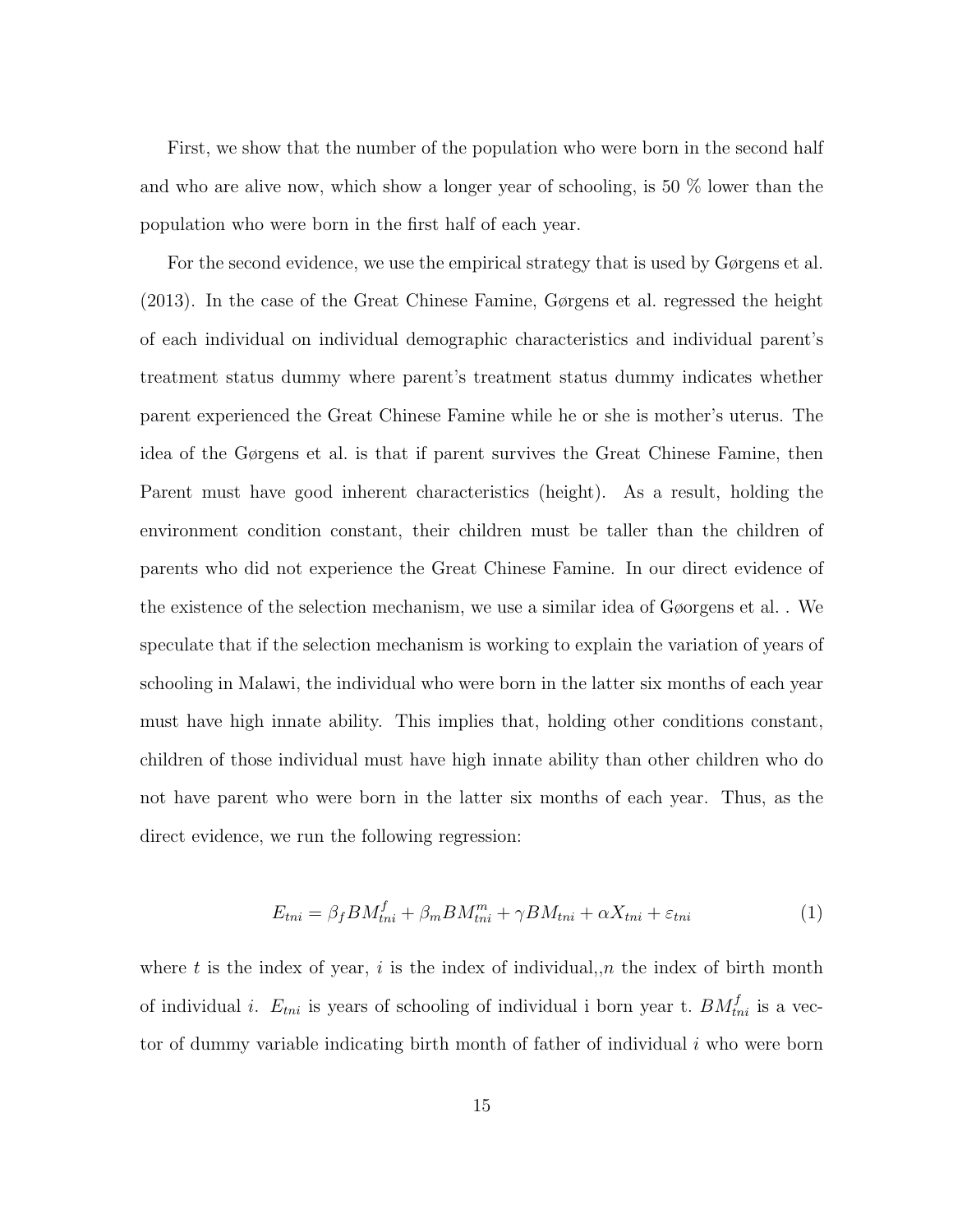in month *n*, year *t*.  $BM_{ini}^m$  is a vector of dummy variable indicating birth month of mother of individual i who were born in year t and month n.  $BM_{tni}$  is the vector of birth month dummy of individual i.  $X_{tni}$  is the vector of demographic characteristics of individual i which include parents' education, grade for age of individual i.  $\epsilon_{tni}$  is the error term. The coefficient of our interest is  $\beta_f$  and  $\beta_m$ . It shows that how parents' birth month affects children's year of schooling . Note that when we use DHS, we have information on father's birth month and father's education from only one third of the sample. Thus, when we use DHS, we cannot estimate  $\beta_f$ . On the other hand, when we use the census data, we can estimate both  $\beta_f$  and  $\beta_m$ .

#### Data for Regression Analysis

IPUMS-MPHC(Integrated Public Use Microdata Series, Malawi Population and Housing Census ) in 2008 is used as the main data set for our regression due to its sample size. The sample is restricted to children aged 6 to 18 years living in the same household with both parents. This gives 227,715 observations (see Panel B of Table 1). For this sample, the average years of schooling is 3.14 years, average age is 10.8 years and, boys and girls are more or less evenly represented.

#### 2.4 Results

#### Result on the size of population across birth month

Figures 24, 25 and 26 show the number of observation across birth months in the census 2008 dataset. It is one of the clearest evidence that the selection is happening in the data set. Figure 24, 25 and 26 show that the number of individuals who were born in the second half of each year (cohort whose years of schooling are longer) and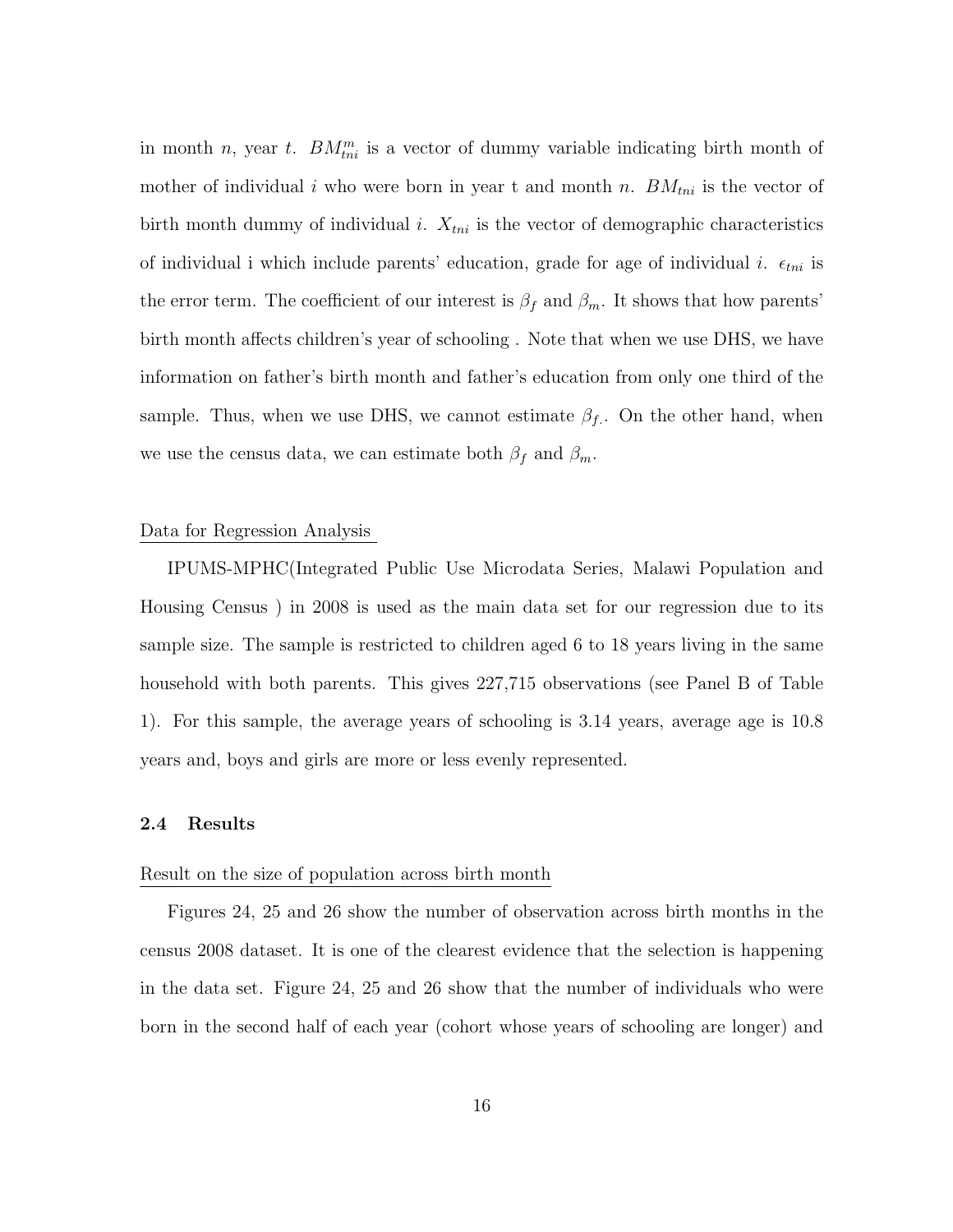who are alive is almost 50 percent lower than the number of individuals who were born in the first half and who are alive. Figure 28 shows a similar patten in the DHS dataset although, due to the small sample size, the pattern is not so sharp as the census data. Figure 27 shows that the pattern of conception across months is almost flat. On the other hand, Figure shows that those who are expected to be born in the second half of each year have a higher pregnancy termination rate. Thus, Figures 24, 25 26 and 27 strongly suggest that those who were born in the second half of each year experience the severe selection.

#### Results on regressing years of schooling on parents' birth month

Table 1 shows the result of the main regression. In the first column, child's years of schooling is regressed on parents"s birth month without any covariates. The coefficient shows that as the parent is born in latter months, the children's average years of schooling becomes longer. In the column (2), we control children's birth month and parent education. Controlling parents' education is important since the parent's education level is correlated with parents' birth month and it also affects the child's year of schooling. Also, controlling children's birth month is important since children's birth months affect the child nutrition intake directly. In the column (3), we add children's grade for age and parent's age and time dummy, time dummy interacted with region dummy, region dummy interacted with child's birth month dummy as the additional control. In column (4), we add the region and urban-rural location as additional covariates. Those all columns shows that the years of schooling is upward sloping regarding parents' birth month and mother's birth month. The regression results implies that mother's birth month affect child's years of schooling substantially even after controlling parents' education and other covariates.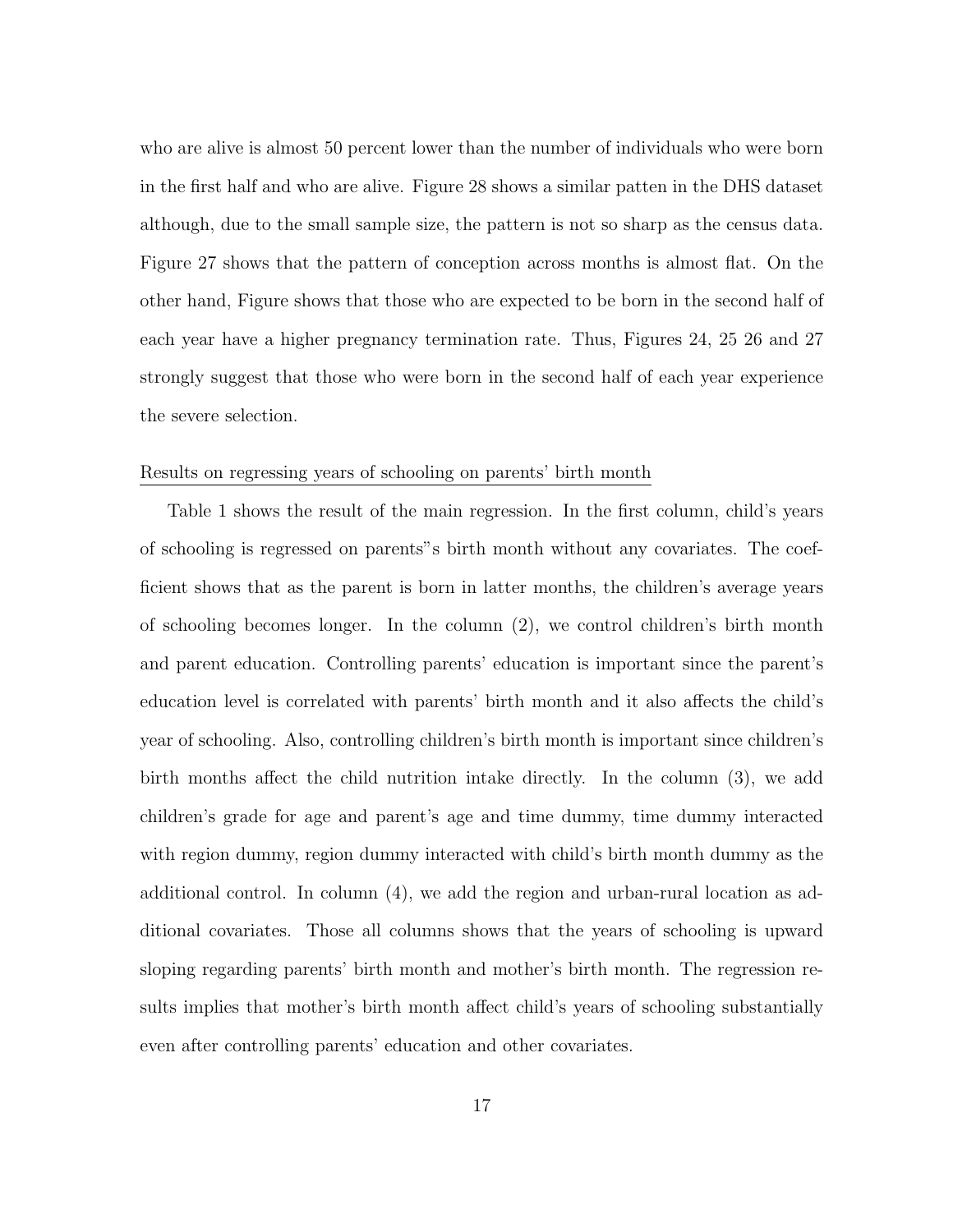Selection Process Note that the difference of pregnancy termination rates in the first half and second half of each year is statistically significant but it is not big enough to generate the difference of the population of those who were born in the first half of each year and the second half of each year. This suggests that the death of those who were born in the second half of each year is occurring gradually rather than instantaneously. Figure 29 show the number of individual who were born a few years before the census year 2008. The graph shows that at the beginning, the number of population who were born in the second half is not so low. But after two years, the number starts to drop substantially. One might think that which stage of the malnutrition is critical given that the death of those who are born in the second half of each year is occurring gradually instead of instantaneously. One might argue that the malnutrition afterbirth is more critical than the malnutrition during pregnancy. The Table 3 examine which stage is critical for the selection and years of schooling. Note that the huge discontinuous change of years of schooling and the number of alive individuals between those who are born in December and January. If the malnutrition just after birth is critical, then it does not explain the sharp discontinuous change from December to January cohort because those who are born in December and January both experience hunger after birth (through breast feeding).

The Table 3 shows that the critical stage is the first month of pregnancy. As the table 3 shows, the first month of pregnancy is the period when all cohort who shows a longer years of education and lower number of observations experience hunger. It also explain why there is discontinuity between December cohort and January cohorts. Note that as the Table 3 shows, we cannot distinguish the effect of malnutrition and malaria infection. Since the months that the malaria infection is prevalent are quite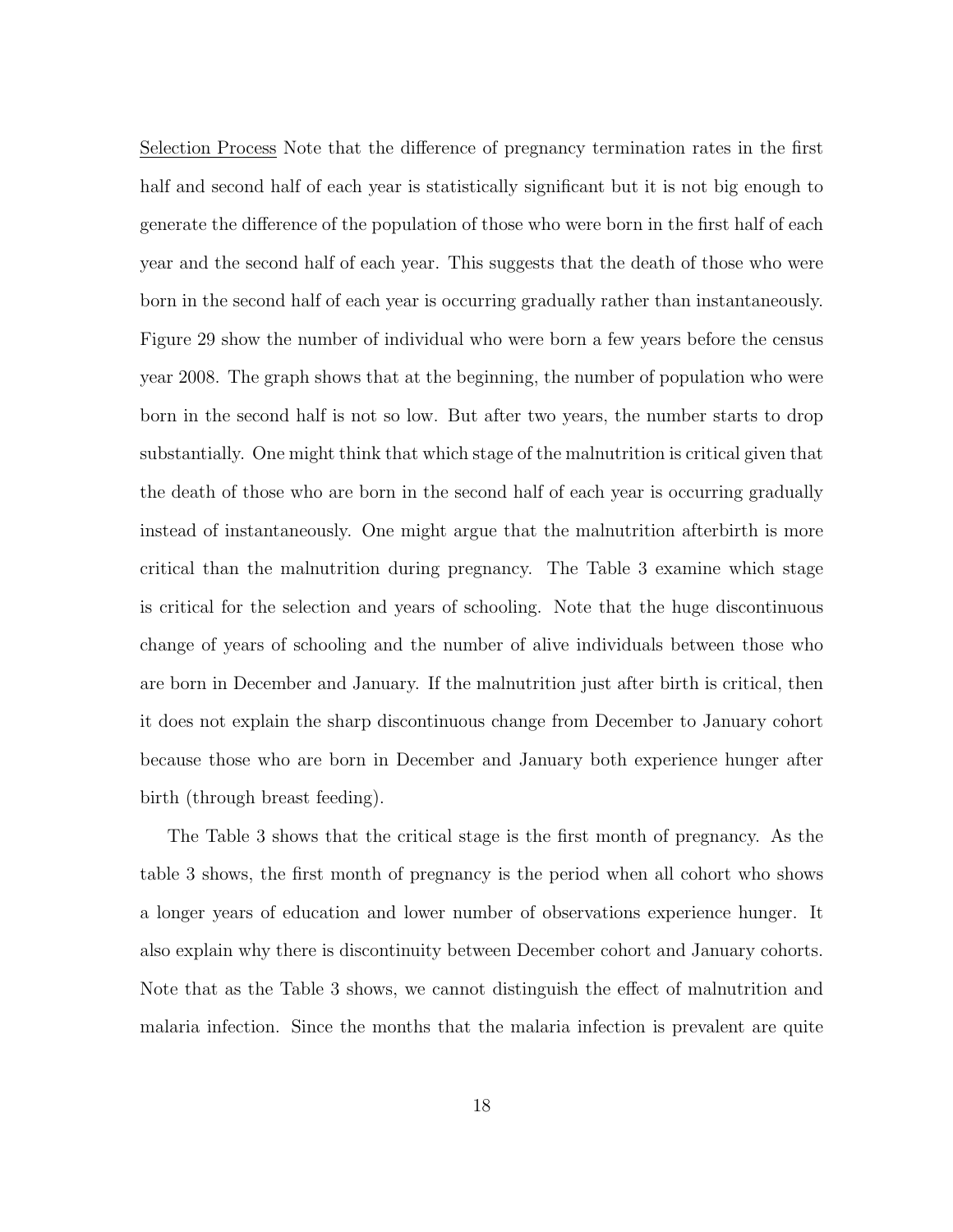similar to the months where least food is available, it is possible that the infection to malaria at the first month of pregnancy can be critical for the development in later periods.

#### 3 Summary and Conclusion

In Malawi, years of schooling varies across birth months substantially and consistently over thirty years. We have explored the possible mechanism to explain this variations We first established that the compulsory educational law and family characteristics do not explain the variation of years of schooling. Second, we shows that the birth weight does not vary across birth months and the patten of food availability is not consistent with the variation of years of schooling. Third, we proposed a hypothesis that a selection mechanism explains the variation of years of schooling across birth months and the variation of food availability across months. To prove that the selection mechanism working, we have provided two evidences. First, we have demonstrated that the number of individuals were born during the second half of each year, the months that exhibits a longer year of schooling, is 50 percent lower than the number of individuals who were born in the first half of each year. This implies that individuals who were born in the last half of each year experience the hardship during pregnancy or after birth.

Second we regress each individual years of schooling on parents' birth month, parents' education and other covariates. We have shown that when parent is born in the last half of each year, the children's years of schooling is longer than the years of schooling of children whose parents were born in the first half of each year. Our regression result shows that individuals who were bon in the last half of each year have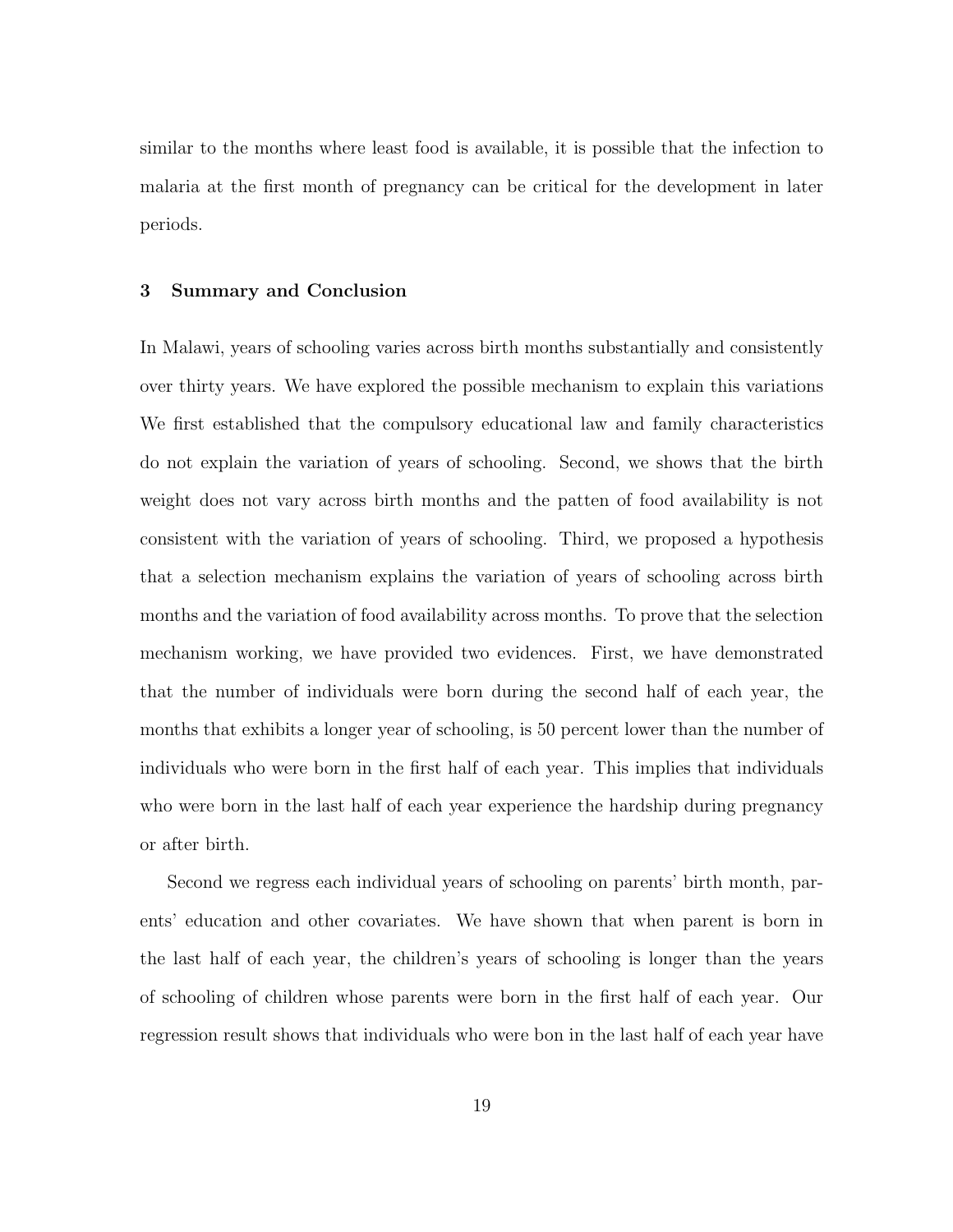higher innate ability than those who were born in the first half of each year.

Our results have several implications. First, our result indicates that when the government improves the nutritional condition , it is quite possible that year of schooling is not improved. This does not mean that the government intervention is not effective. It is the result of relaxing the selection effect. Thus, for evaluating the government intervention program, it is important to control the selection effect. Also in the past, often in developing countries, the inelastic response of the outcome to the policy intervention in the field of education and health is observed. It is possible that those inelastic response might come from the selection mechanism. Second, our result have shown that the selection mechanism exists in a dimension other than in height. To the best of our knowledge, our study is the first study that finds that the selection mechanism exist in a dimension other than in height. Third, we indicate that the first month of pregnancy is critical to generate the discontinuity between cohort born in December and January. Given a substantial discontinuity in terms of years of schooling and surviving rate between those cohorts, only possible explanation is the first month of the nutrition is critical. Interestingly, in one of highly cited papers on the effect of nutrition on the outcome of children, Almond and Mazumder (2015) demonstrate that the first month of pregnant mother's fasting has a long term effect on the outcome of children. Our study is consistent with their finding.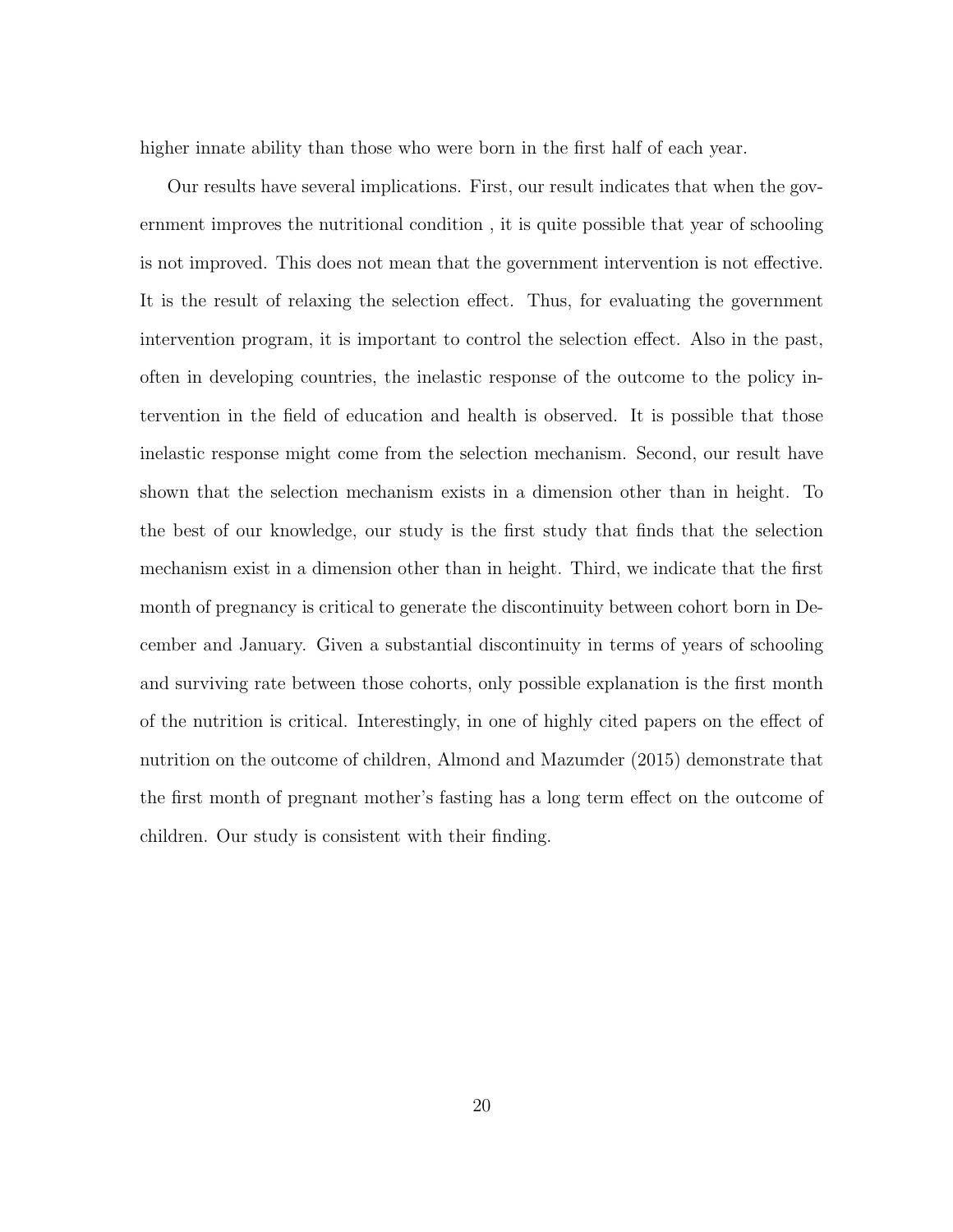#### References

- [1] Alderman, Harold, John Hoddinott, and Bill Kinsey. "Long Term Consequences of Early Childhood Malnutrition" Oxford Economic Papers, 58(3): 450–74, 2006.
- [2] Almond, D. and Currie, J. "Killing Me Softly: The Fetal Origins Hypothesis" The Journal of Economic Perspectives. Vol. 25. No. 3. pp. 153-172, 2011.
- [3] Angrist, J.D. and Krueger, A.B, "Does Compulsory School Attendance Affect Schooling and Earnings? " Quarterly Journal of Economics. Vol. 106. No. 4. pp. 979-1014, 1991.
- [4] Bozzoli, C., Deaton, A. and Quintana-Domeque, C. "Adult Height and Childhood Disease". Demography. Vol. 46. No. 4. pp. 647-669, 2009.
- [5] Buckles, K.S. and Hungerman, D.M. "Season of Birth and Latter Outcomes: Old Questions, New Answers". The Review of Economics and Statistics. Vol. 95. No. 3. pp. 711-724, 2013.
- [6] Currie, J. and Schwandt, H. "Within-mother analysis of seasonal patterns in health at birth". Proceedings of the National Academy of Sciences. Vol. 110. No. 30. pp. 12265-12270, 2013.
- [7] Divala, J.J. "Rethinking higher education access in Malawi: dilemmas in achieving a just system", http://www.ndr.mw:8080/xmlui/handle/123456789/512. Last accessed 9 November 2014.
- [8] Fewsnet (2014). "Malawi". http://www.fews.net/southern-africa/malawi Last accessed 11 November 2014.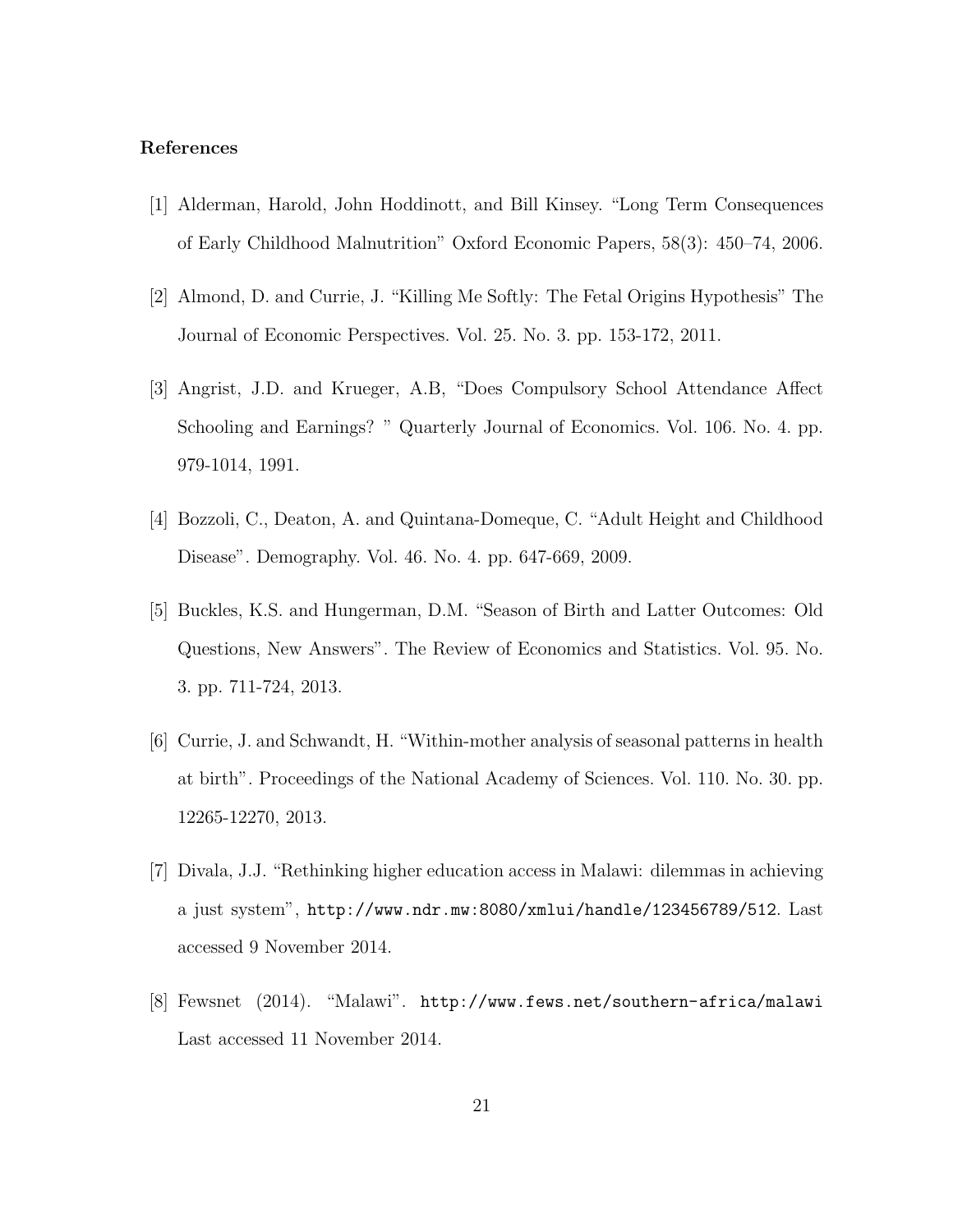- [9] Gørgens, T., Meng, X. and Vaithianathan, R. "Stunting and Selection Effects of Famine: A Case Study of the Great Chinese Famine". Journal of Development Economics. Vol. 97. No.1. pp. 99-111, 2012.
- [10] Mathanga, D.P., Walker, E.D., Wilson, M.L., Ali, D., Taylor, T.E., Laufer, M.K. "Malaria Control in Malawi: Current Status and Directions for the Future". Acta Tropica. Vol. 121. No. 3. pp. 212-217, 2012
- [11] Ministry of Education, Science and Technology National Education Sector Plan: 2008-2017. Lilongwe, Malawi, 2008.
- [12] Ministry of Health, "Health Management Information Bulletin Draft Annual Report: July 2004-June", http://www.medcol.mw/commhealth/publications/ hmis/hmis.html Last accessed 1 November 2014.
- [13] "Malawi Health Sector Strategic Plan 2011-2016 " http://www.medcol.mw/commhealth/publications/3/%20Malawi%20HSSP%20Final %20Document%20(3).pdf. Last accessed 11 November 2014.
- [14] Minnesota Population Center Integrated Public Use Microdata Series, International: Version 6.2 [Machine-readable database]. Minneapolis: University of Minnesota, 2013
- [15] Minot, N. "Staple Food Prices in Malawi", 2010, http://fsg.afre.msu.edu/ aamp/seminar\_3/AAMP\_Maputo\_22\_Malawi\_ppr.pdf Last accessed 1 November 2014.
- [16] National Statistics Office and ICF Macro Malawi Demographic and Health Survey 2010. Zomba, Malawi, and Calverton, Maryland, USA: NSO and ICF Macro, 2011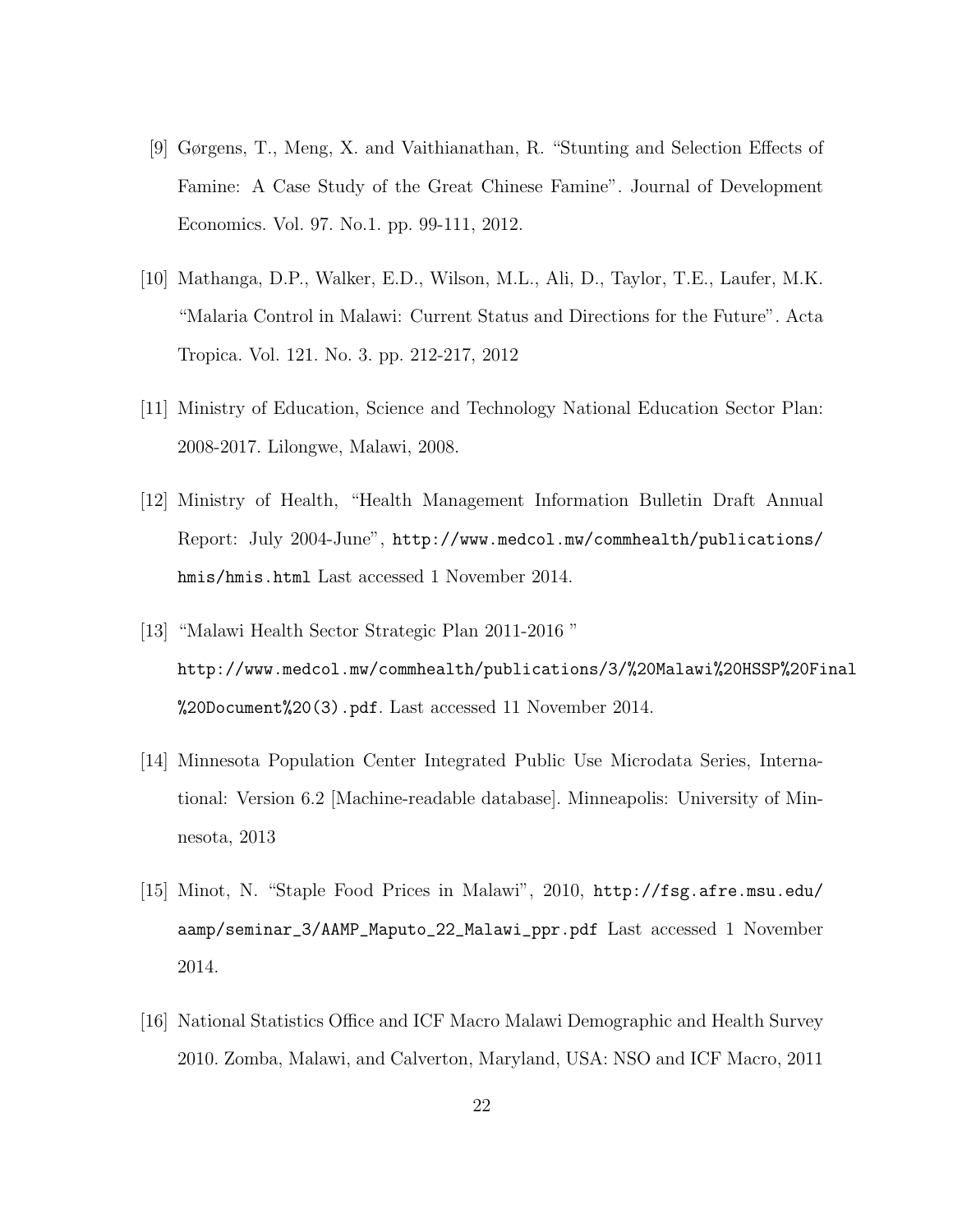- [17] National Statistics Office (2012). "Third Integrated Household Survey 2010-11", 2012, http://go.worldbank.org/DTF9V7E8V0Last accessed 7 November 2014
- [18] Orazem, P.F. and King, E.M. (2008). "Schooling in Developing Countries: The Roles of Supply, Demand and Government Policy". Handbook of Development Economics. Vol. 4. pp. 3475-3559.
- [19] Steketee, R.W., Wirima, J.J., Hightower, A.W., Slutsker, L., Heymann, D.L. and Breman, J.G. "The Effect of Malaria and Malaria Prevention in Pregnancy on Offspring Birthweight, Prematurity, and Intrauterine Growth Retardation in Rural Malawi." The American Society of Tropical Medicine and Hygiene. Vol. 55. No. 1. pp. 33-41, (1996).
- [20] Steketee, R.W., Nahlen, B.L., Parise, M.E. and Menendez, C. (2001). "The Burden of Malaria in Pregnancy in Malaria-Endemic Areas". American Journal of Tropical Medical Hygiene. Vol. 64. No. 1-2. pp. 28-35.
- [21] World Bank (2010). "The Education System in Malawi: Country Status Report". Working Paper No. 182 .Washington, D.C.: World Bank.
- [22] World Bank "Malawi Overview", 2014 http://www.worldbank.org/en/ country/malawi/overview, Last Accessed 16 November 2014.
- [23] "World Databank". http://sdwebx.worldbank.org/climateportal/index. cfm?page=country\_historical\_climate\&ThisRegion=Africa\x&ThisCCode= MWI,Last accessed 1 November 2014.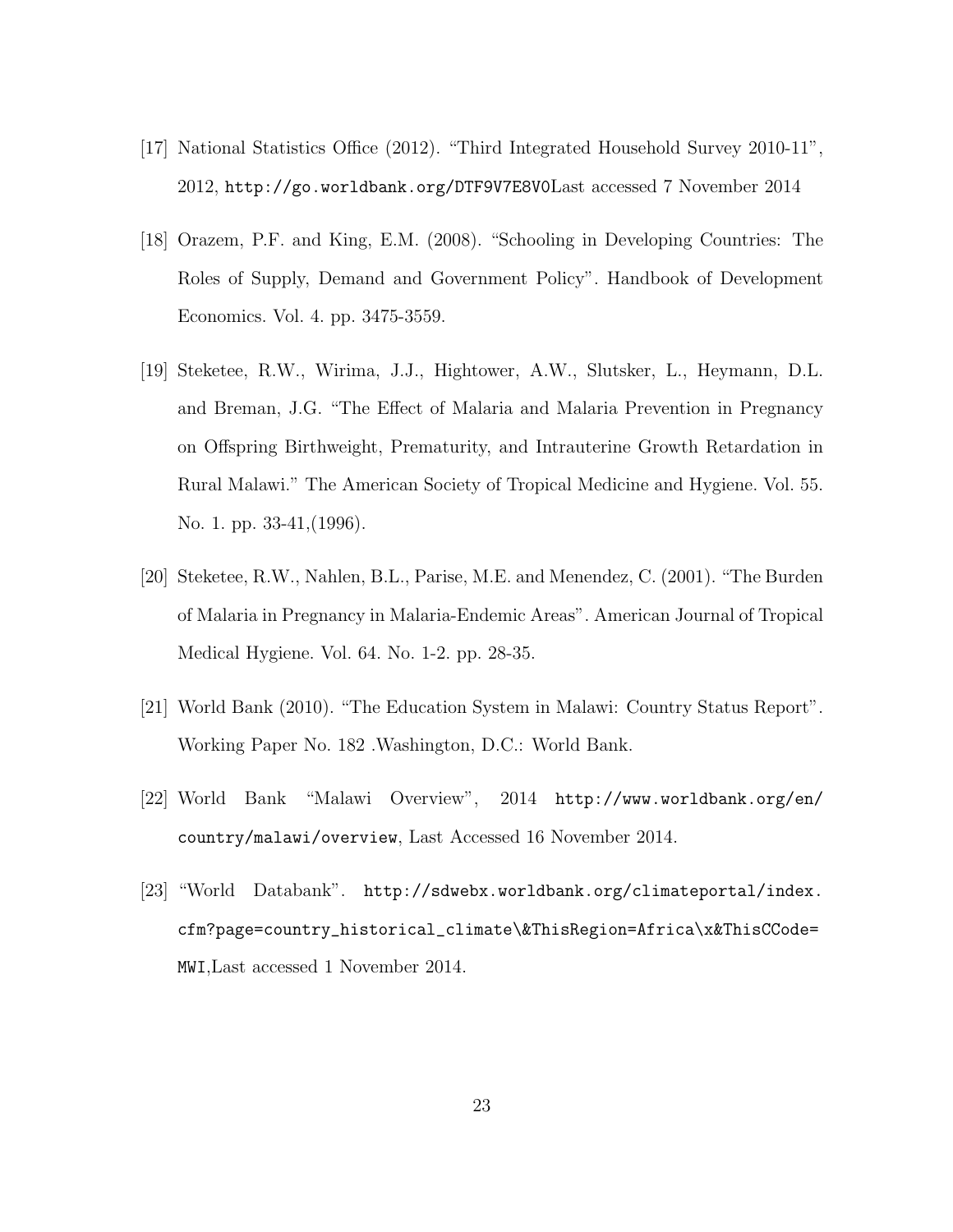- [24] World Health Organization (2008). "Technical Expert Group Meeting on Intermittent Preventive Treatment in Pregnancy (IPTp), Geneva, 11-13 July 2007."http: //www.who.int/iris/handle/10665/43892 Last accessed 11 November 2014.
- [25] Wu, G., Bazer, F.W., Cudd, T.A., Meininger, C.J. and Spencer, T.E. (2004). "Maternal Nutrition and Fetal Development." Journal of Nutrition. Vol. 139. Vol. 9. pp. 2169-2172,
- [26] Yamauchi, Futoshi, "Prenatal Seasonality, Child Health, and Schooling Investments: Evidence from Rural Indonesia". Journal of Development Studies. Vol. 48. No. 9. pp. 1323-1341, 2012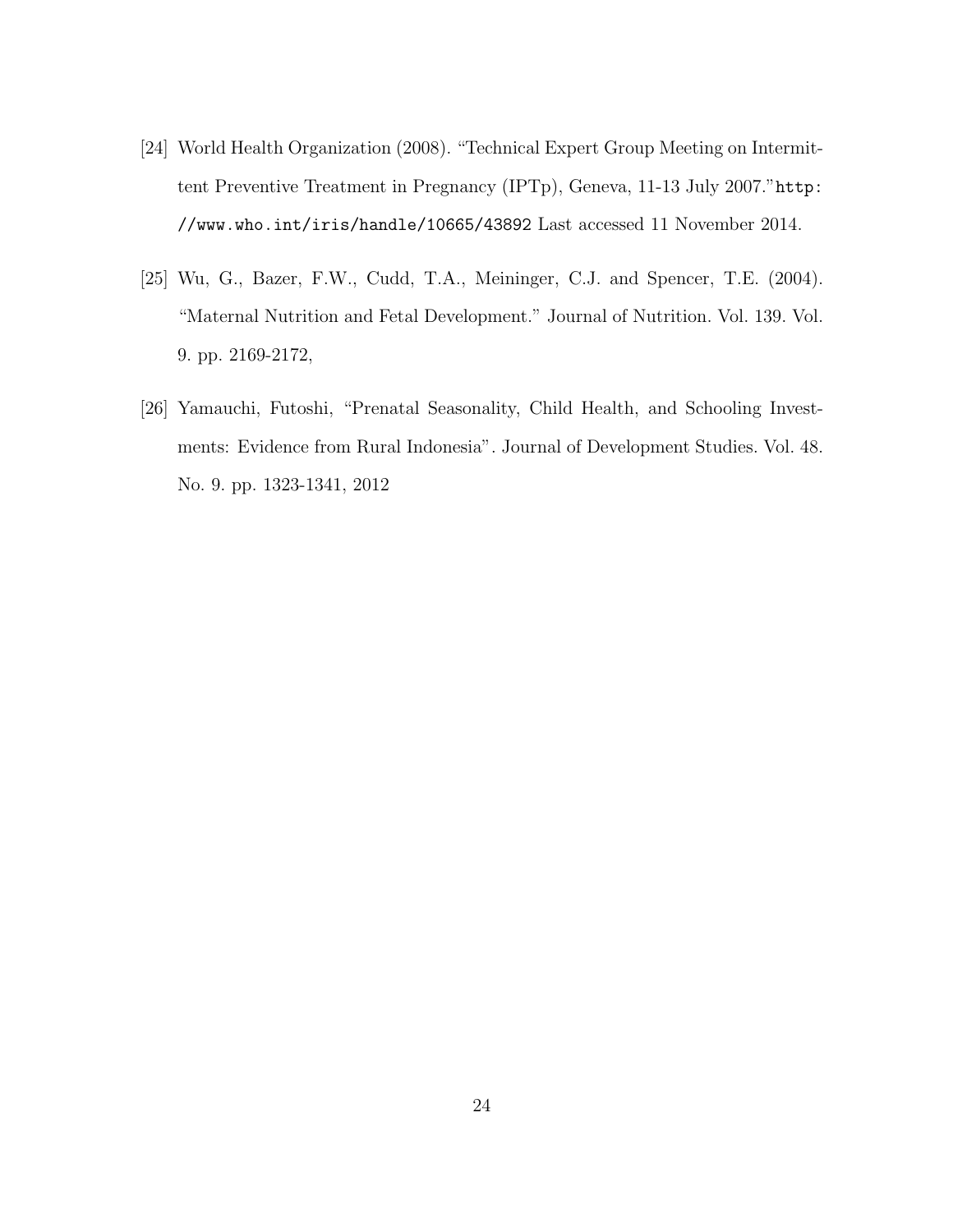| Table 1: Summary Statistics |       |      |                |     |         |  |  |  |  |  |  |
|-----------------------------|-------|------|----------------|-----|---------|--|--|--|--|--|--|
|                             | mean  | s.d  | $\cdot$<br>min | max | N       |  |  |  |  |  |  |
| <b>Years of Schooling</b>   | 3.13  | 2.58 | $\theta$       | 14  | 226,510 |  |  |  |  |  |  |
| <b>Birth Month</b>          | 5.57  | 3.41 |                | 12  | 226,510 |  |  |  |  |  |  |
| Age                         | 10.81 | 3.47 | 6              | 18  | 226,510 |  |  |  |  |  |  |
| Male                        | 0.51  | 0.5  | $\Omega$       | 1   | 226,510 |  |  |  |  |  |  |
| Mother's Years of Schooling | 3.8   | 3.75 | $\Omega$       | 18  | 226,510 |  |  |  |  |  |  |
| Mother's Birth Month        | 4.89  | 3.13 |                | 12  | 226,510 |  |  |  |  |  |  |
| Mother's Age                | 36.03 | 8.27 | 19             | 60  | 226,510 |  |  |  |  |  |  |
| Father's Birth Month        | 4.58  | 3.13 |                | 12  | 226,510 |  |  |  |  |  |  |
| Father's Age                | 42.44 | 9.7  | 19             | 70  | 226,510 |  |  |  |  |  |  |
| Father's Years of Schooling | 5.64  | 4.05 | $\Omega$       | 18  | 226,510 |  |  |  |  |  |  |
| Region                      | 2.29  | 0.67 |                | 3   | 226,510 |  |  |  |  |  |  |
| Urban                       | 0.14  | 0.34 | 0              |     | 226,510 |  |  |  |  |  |  |

*Notes: The data is Malawi Population and Housing Census 2008*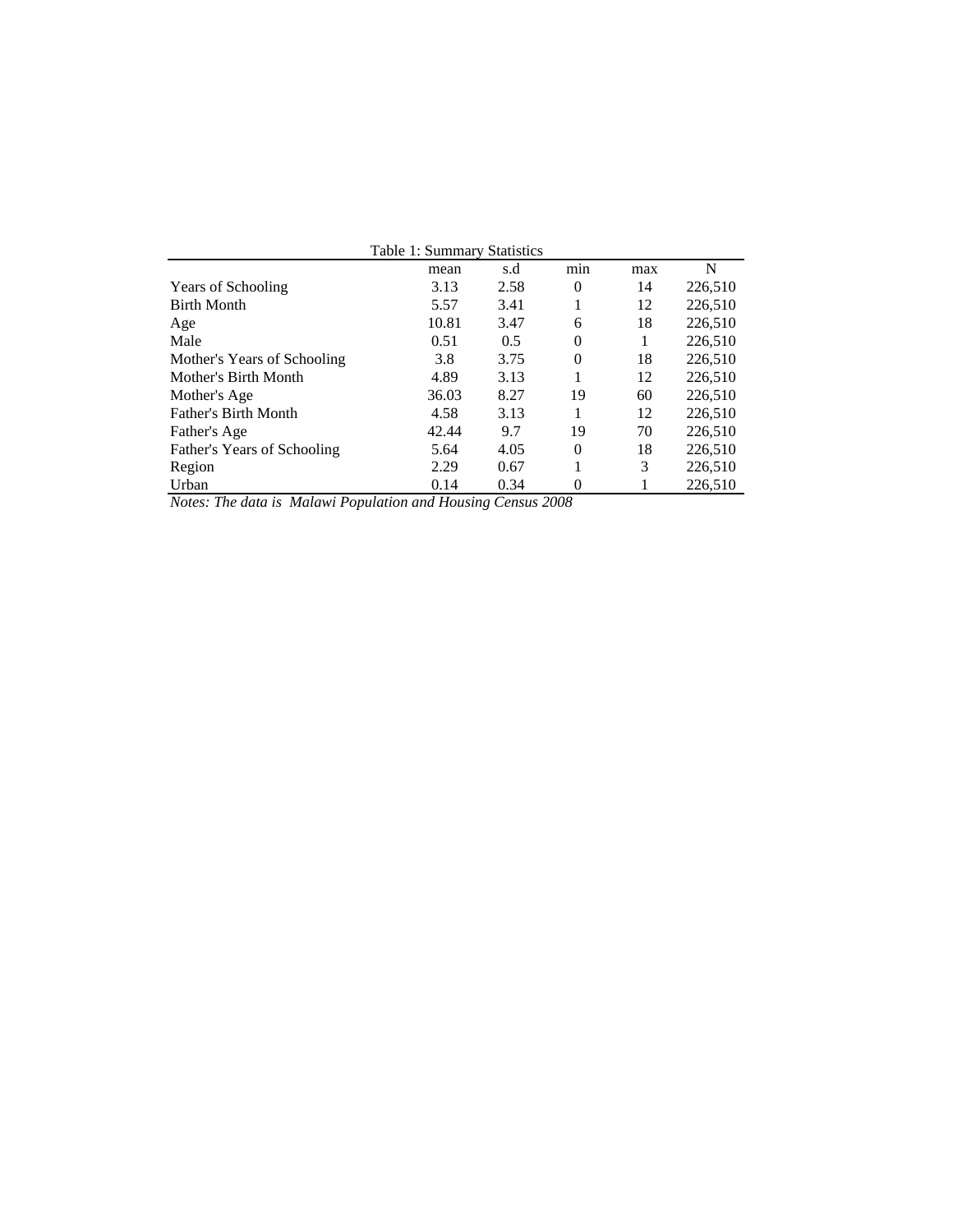|                           | (1)        |         | (2)         |          | (3)         |          |  |  |  |  |
|---------------------------|------------|---------|-------------|----------|-------------|----------|--|--|--|--|
| Mother's Birth month      |            |         |             |          |             |          |  |  |  |  |
| Feb                       | 0.00374    | (0.022) | $-0.00515$  | (0.0159) | $-0.00703$  | (0.0158) |  |  |  |  |
| Mar                       | $0.0523**$ | (0.022) | $0.0380***$ | (0.0143) | $0.0344**$  | (0.0142) |  |  |  |  |
| Apr                       | $-0.0271$  | (0.022) | 0.00535     | (0.0127) | 0.00353     | (0.0126) |  |  |  |  |
| May                       | 0.0202     | (0.028) | 0.0216      | (0.0155) | 0.0136      | (0.0155) |  |  |  |  |
| Jun                       | $0.0686**$ | (0.026) | $0.0363***$ | (0.0131) | $0.0242*$   | (0.0132) |  |  |  |  |
| Jul                       | $0.237***$ | (0.050) | $0.0842***$ | (0.0215) | $0.0544**$  | (0.0215) |  |  |  |  |
| Aug                       | $0.346***$ | (0.050) | $0.116***$  | (0.0190) | $0.0838***$ | (0.0185) |  |  |  |  |
| Sep                       | $0.250***$ | (0.049) | $0.131***$  | (0.0197) | $0.101***$  | (0.0198) |  |  |  |  |
| Oct                       | 0.389***   | (0.054) | $0.195***$  | (0.0209) | $0.160***$  | (0.0208) |  |  |  |  |
| <b>Nov</b>                | $0.376***$ | (0.054) | $0.128***$  | (0.0220) | $0.0943***$ | (0.0218) |  |  |  |  |
| Dec                       | $0.406***$ | (0.053) | $0.142***$  | (0.0193) | $0.111***$  | (0.0188) |  |  |  |  |
| Child's Birth month       |            |         |             |          |             |          |  |  |  |  |
| Feb                       |            |         |             |          | $-0.0127$   | (0.0435) |  |  |  |  |
| Mar                       |            |         |             |          | $-0.00538$  | (0.0419) |  |  |  |  |
| Apr                       |            |         |             |          | $-0.0285$   | (0.0442) |  |  |  |  |
| May                       |            |         |             |          | $-0.00394$  | (0.0373) |  |  |  |  |
| Jun                       |            |         |             |          | $-0.00717$  | (0.0385) |  |  |  |  |
| Jul                       |            |         |             |          | $0.250***$  | (0.0468) |  |  |  |  |
| Aug                       |            |         |             |          | $0.245***$  | (0.0458) |  |  |  |  |
| Sep                       |            |         |             |          | $0.269***$  | (0.0503) |  |  |  |  |
| Oct                       |            |         |             |          | $0.215***$  | (0.0434) |  |  |  |  |
| <b>Nov</b>                |            |         |             |          | $0.223***$  | (0.0424) |  |  |  |  |
| Dec                       |            |         |             |          | $0.231***$  | (0.0518) |  |  |  |  |
| Mother's Education        |            |         | $0.0967***$ | (0.0044) | $0.0958***$ | (0.0044) |  |  |  |  |
| <b>Father's Education</b> |            |         | 0.0984 ***  | (0.0051) | $0.0970***$ | (0.0050) |  |  |  |  |
| r2                        | 0.00313    |         | 0.585       |          | 0.587       |          |  |  |  |  |
| $\mathbf N$               | 226510     |         | 226510      |          | 226510      |          |  |  |  |  |

Table 2: The Effect of Mother's Month of Birth on Child's Years of Schooling

Clustering robust standard error in parentheses. The error term is clustered at month  $\times$ year. January serves as the reference month. Sample comprises children between the ages of 6 and 18 living with both their parents. Other control variables are age, age squared, male dummy, urban dummy region dummy, mother's education, mother's age father's education and father's age. The data is Malawi Population Household Census 2009.

\* p<0.10, \*\* p<0.05, \*\*\* p<0.01.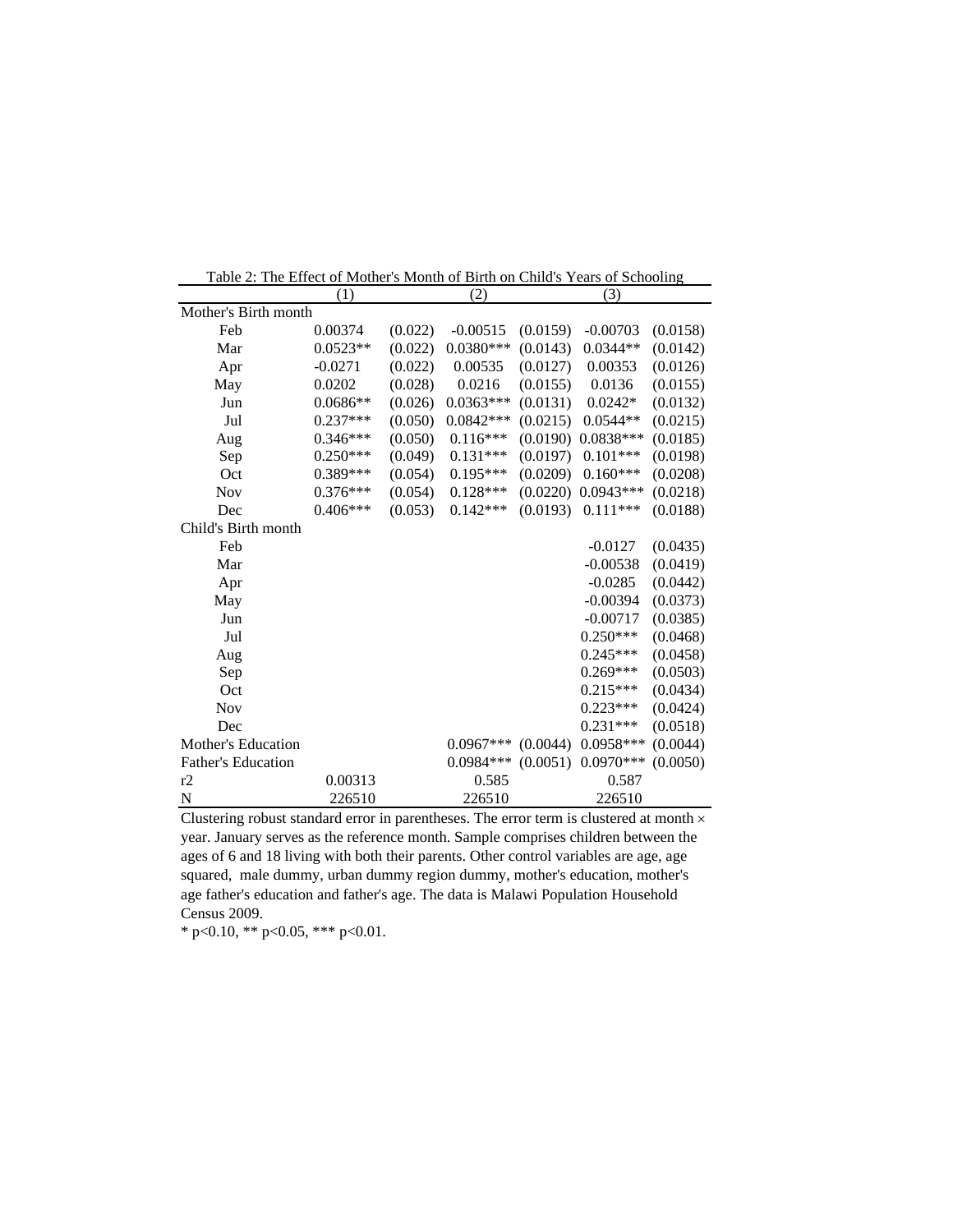|                                    |                                                                                                       |                |         |             |                  |                |                     |                                     |                                         |                           |                         |                 |                               |                          |                                                      |                                         | due                                                 |
|------------------------------------|-------------------------------------------------------------------------------------------------------|----------------|---------|-------------|------------------|----------------|---------------------|-------------------------------------|-----------------------------------------|---------------------------|-------------------------|-----------------|-------------------------------|--------------------------|------------------------------------------------------|-----------------------------------------|-----------------------------------------------------|
|                                    | July Aug Sep  Oct  Nov Dec  Jan  Feb  Mar Apr May June July  Aug Sep  Oct  Nov Dec  Jan  Feb  Mar Apr |                |         |             |                  |                |                     |                                     |                                         |                           |                         |                 |                               |                          |                                                      | due                                     | $\frac{6}{9}$                                       |
|                                    |                                                                                                       |                |         |             |                  |                |                     |                                     |                                         |                           |                         |                 |                               |                          |                                                      |                                         | p1 $ p2 $ $ p3 $ $ p4 $ $ p5 $ $ p6 $ $ p7 $ $ p8 $ |
|                                    |                                                                                                       |                |         |             |                  |                |                     |                                     |                                         |                           |                         |                 |                               | due                      | $ p3 $ $ p4 $ $ p5 $ $ p6 $ $ p7 $ $ p8 $ $ p9 $ due | $p2$ $p3$ $p4$ $p5$ $p6$ $p7$ $p8$ $p9$ |                                                     |
|                                    |                                                                                                       |                |         |             |                  |                |                     |                                     |                                         |                           |                         |                 | due                           | 6d                       |                                                      |                                         |                                                     |
|                                    |                                                                                                       |                |         |             |                  |                |                     |                                     |                                         |                           |                         | due             | $\frac{6}{9}$                 | $p4$ $p5$ $p6$ $p7$ $p8$ |                                                      |                                         |                                                     |
|                                    |                                                                                                       |                |         |             |                  |                |                     |                                     |                                         |                           | due                     | 6d <sub>1</sub> | $\frac{8}{10}$                |                          |                                                      |                                         |                                                     |
|                                    |                                                                                                       |                |         |             |                  |                |                     |                                     |                                         | due                       | $\overline{5}$          | $\overline{8d}$ | $\frac{1}{2}$   $\frac{1}{2}$ |                          |                                                      |                                         |                                                     |
|                                    |                                                                                                       |                |         |             |                  |                |                     |                                     | due                                     | $6d$ 8d                   | $\frac{1}{2}$           | $\overline{p}$  |                               |                          |                                                      |                                         |                                                     |
|                                    |                                                                                                       |                |         |             |                  |                |                     |                                     |                                         |                           | $\overline{5}$          | $\frac{6}{10}$  | ⊤<br> פו                      |                          |                                                      |                                         |                                                     |
| Table3: The Effect of hunger at P1 |                                                                                                       |                |         |             |                  |                | due                 |                                     |                                         | $\mathbb{P}$ <sup>1</sup> |                         | $\frac{5}{5}$   | $\frac{1}{4}$                 |                          | $\frac{1}{2}$                                        | $\overline{P}$                          |                                                     |
|                                    |                                                                                                       |                |         |             |                  | due            |                     | p5  p6  p7  p8  p9 <mark>due</mark> | $p2$ $p3$ $p4$ $p5$ $p6$ $p7$ $p8$ $p9$ |                           |                         | $\overline{z}$  | $\frac{2}{5}$                 | $p2$ $p3$                | bl                                                   |                                         |                                                     |
|                                    |                                                                                                       |                |         |             | due              | $\frac{6}{9}$  | $6d$ 8d             |                                     |                                         | $p2$ $p3$ $p4$ $p5$ $p6$  | $\overline{z}$          | $p_3$           | $\frac{2}{2}$                 | p<br>D                   |                                                      |                                         |                                                     |
|                                    |                                                                                                       |                |         |             | ęd               | $^{8}$         |                     |                                     |                                         |                           | <u>.</u><br>ഇ           | $\frac{2}{5}$   | đ                             |                          |                                                      |                                         |                                                     |
|                                    |                                                                                                       |                |         |             | $\frac{8}{10}$   | $\frac{1}{2}$  | $ p6 $ $ p7 $       |                                     |                                         |                           | $\frac{1}{2}$           | þ               |                               |                          |                                                      |                                         |                                                     |
|                                    |                                                                                                       |                |         |             | $\frac{1}{2}$    | $\frac{1}{10}$ |                     |                                     |                                         |                           | $\overline{\mathsf{p}}$ |                 |                               |                          |                                                      |                                         |                                                     |
|                                    |                                                                                                       |                |         |             | $\frac{8}{5}$    | $\frac{5}{9}$  |                     |                                     |                                         | pl                        |                         |                 |                               |                          |                                                      |                                         |                                                     |
|                                    |                                                                                                       |                |         |             | $\frac{5}{9}$    | $\overline{q}$ |                     | $p1$ $p2$ $p3$ $p4$                 |                                         |                           |                         |                 |                               |                          |                                                      |                                         |                                                     |
|                                    |                                                                                                       |                |         |             | z<br>Z           | $p_3$          | $p2$ $p3$ $p4$ $p5$ |                                     |                                         |                           |                         |                 |                               |                          |                                                      |                                         |                                                     |
|                                    |                                                                                                       |                |         |             | $\overline{p}$ 3 | p2             | $\mathbf{p}$        |                                     |                                         |                           |                         |                 |                               |                          |                                                      |                                         |                                                     |
|                                    |                                                                                                       |                |         |             | ದಿ               | $\overline{p}$ |                     |                                     |                                         |                           |                         |                 |                               |                          |                                                      |                                         |                                                     |
|                                    |                                                                                                       |                |         |             | $\mathbf{a}$     |                |                     |                                     |                                         |                           |                         |                 |                               |                          |                                                      |                                         |                                                     |
|                                    | calandar                                                                                              | east nutrition | malaria | Birth Month | ÌuÌ              | Aug            | Sep                 | $\cot$                              | Nov                                     | Dec                       | Jan                     | Feb             | Mar                           | Apr                      | May                                                  | June                                    | huly                                                |

Note: all individuals born beween July-December expereince hunger at p1. Note: all individuals born beween July-December expereince hunger at p1.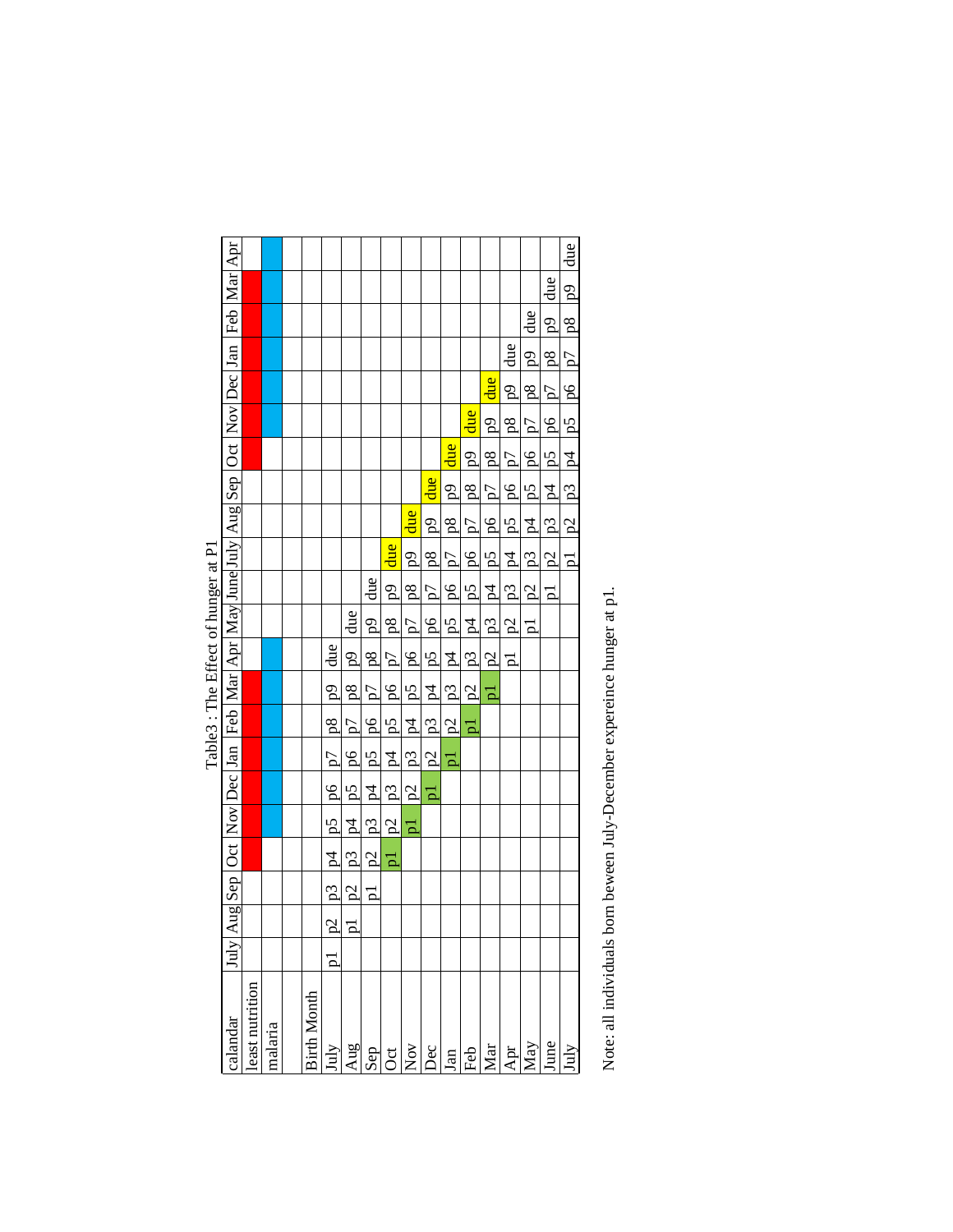

Figure 1: Average Years of Schooling for 1960-1970 Cohorts

Notes: The source is the MPHC 2008. n=97,392. The years of schooling excludes years in pre-school. For all figures below, years in pre-school is excluded for calculating the years of schooling unless it clarifies.



Figure 2: Average Years of Schooling for 1970-1980 Cohorts

Notes: The source is the MPHC 2008. n=181,844 .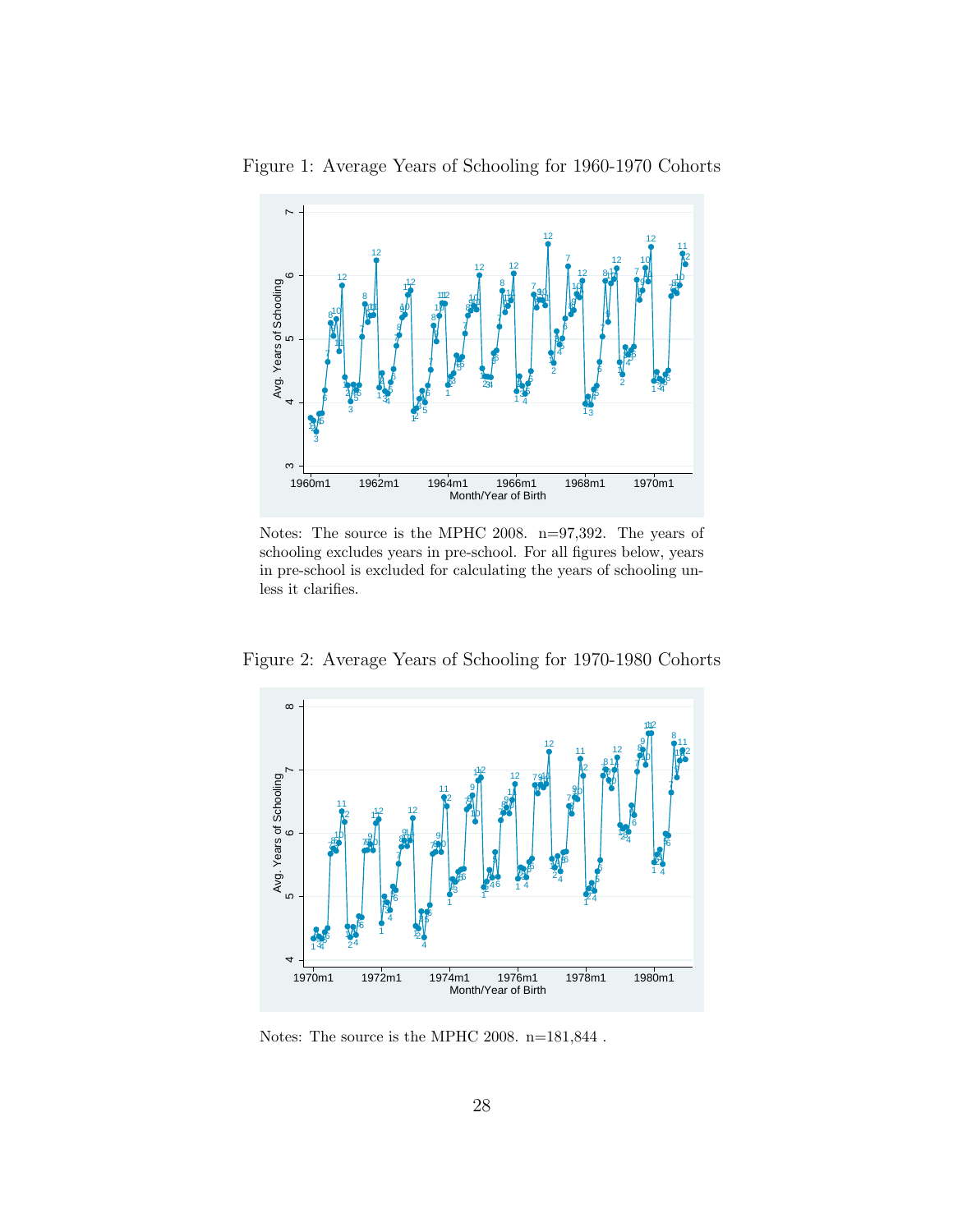

Figure 3: Average Years of Schooling for 1980-1990 Cohorts

Notes: The source is the MPHC 2008. n=264,957.

Figure 4: Average Years of Schooling for Male 1980-1990 Cohorts



Notes: The source is the MPHC 2008. n=123,773.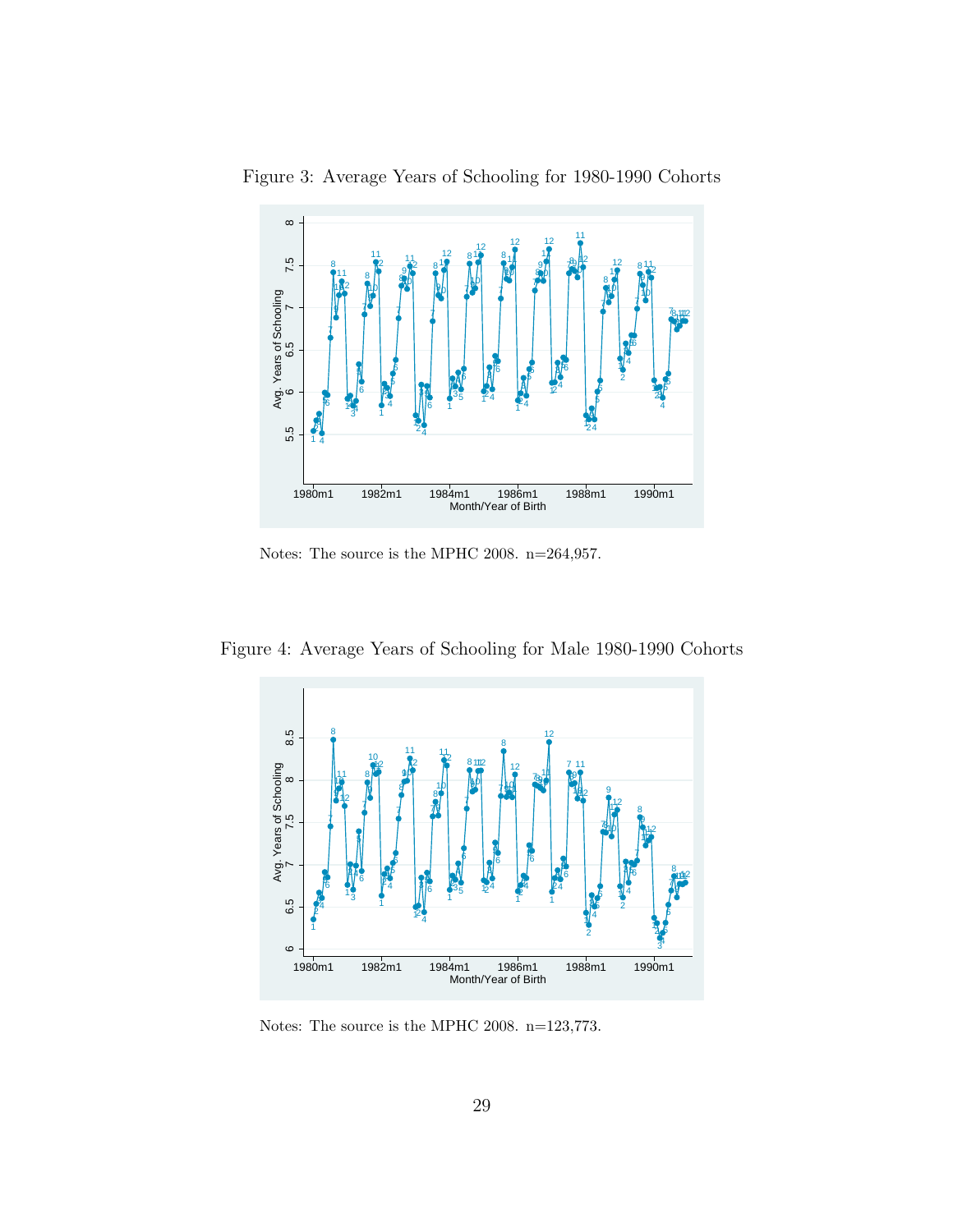

Figure 5: Average Years of Schooling for Female 1980-1990 Cohorts

Notes: The source is the MPHC 2008. n=141,184 .

Figure 6: Average Years of Schooling for Urban-Rural 1980-1990 Cohorts



Notes: The source is the MPHC 2008. n=264,957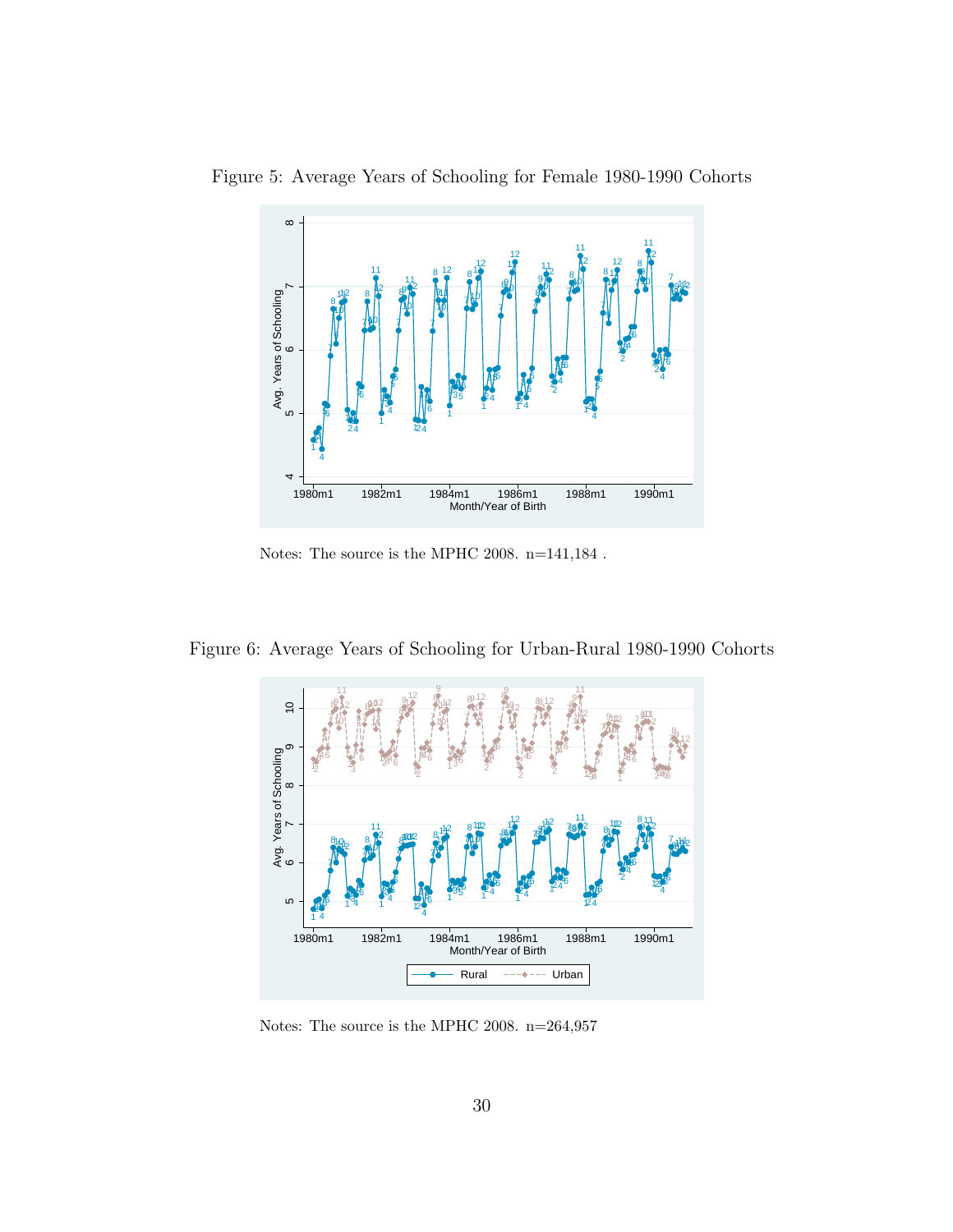Figure 7: Average Years of Schooling for Northern, Central and Southern Region 1980- 1990 Cohorts



Notes: The source is the MPHC 2008. n=264,957.

Figure 8: Average Years of Schooling for Drought and Non-drought Districts 1980-1990 Cohorts



Notes: The source is the MPHC 2008. n=264,957. Drought prone districts are Zomba, Chiradzulu, Blantyre, Mwanza, Phalombe, Chikwawa, Nsanje, Balaka, Neno.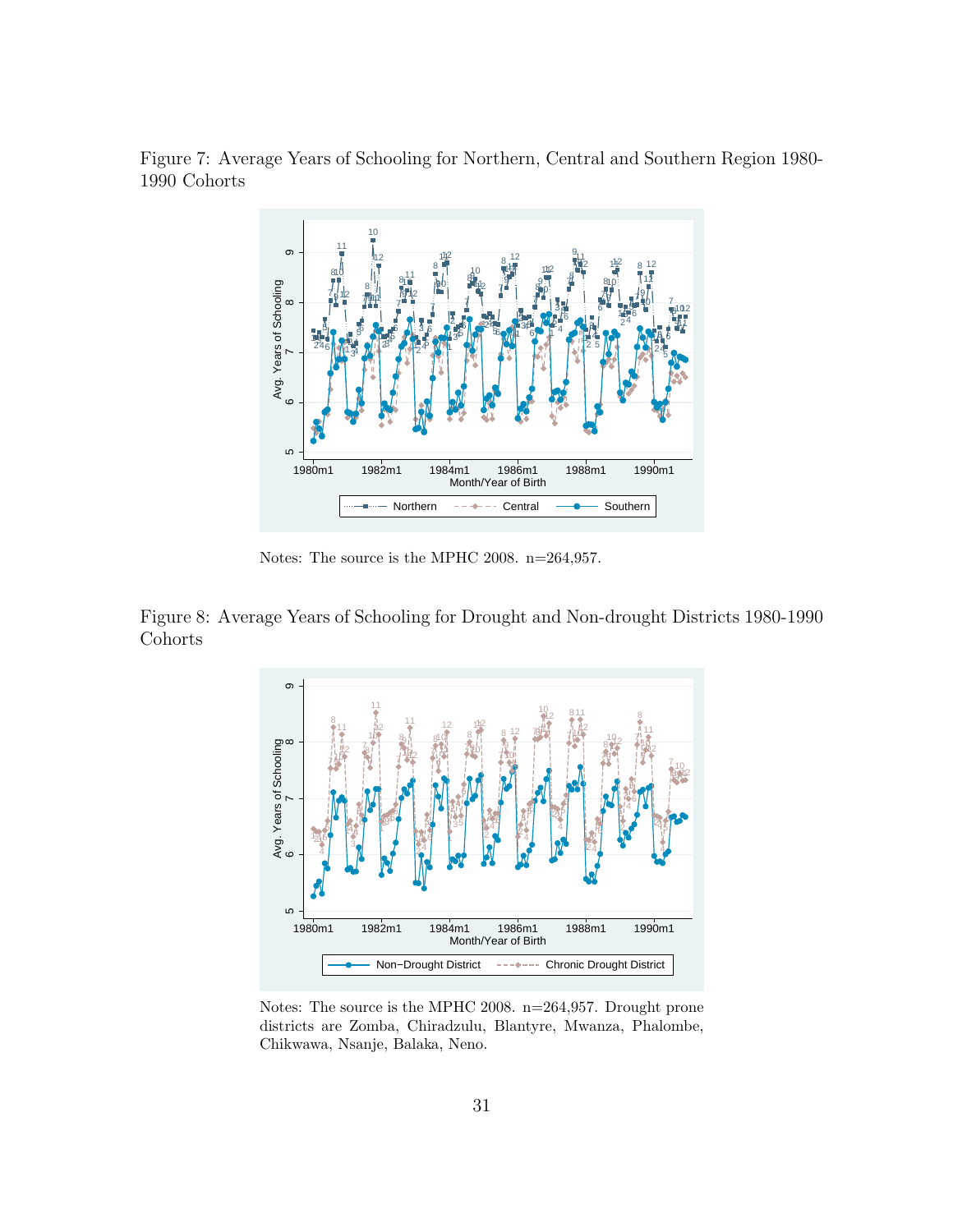

Figure 9: Average Years of Schooling for 1980-1990 Muslim and Non-muslim Cohorts

Notes: The source is the MPHC 2008. n=264,957.

Figure 10: Average Years of Schooling for 1970-1980 Cohorts in DHS 2000



Notes: The source is the DHS 2000. n=6,134.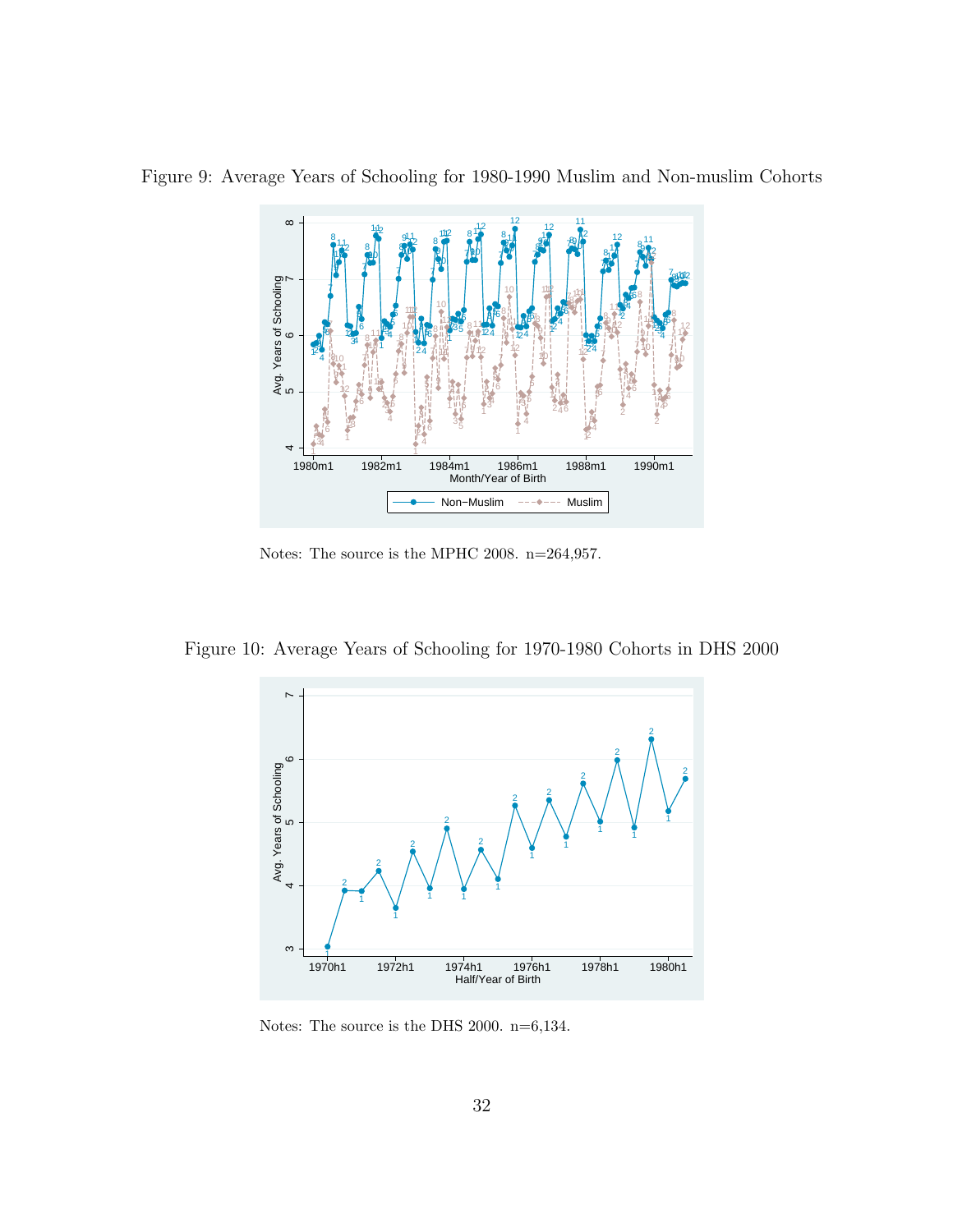

Figure 11: Average Years of Schooling for 1970-1980 Cohorts in DHS 2004

Notes: The source is the DHS 2004. n=3,675.

Figure 12: Average Years of Schooling for 1970-1980 Cohorts in DHS 2010



Notes: The source is the DHS 2010. n=5,369.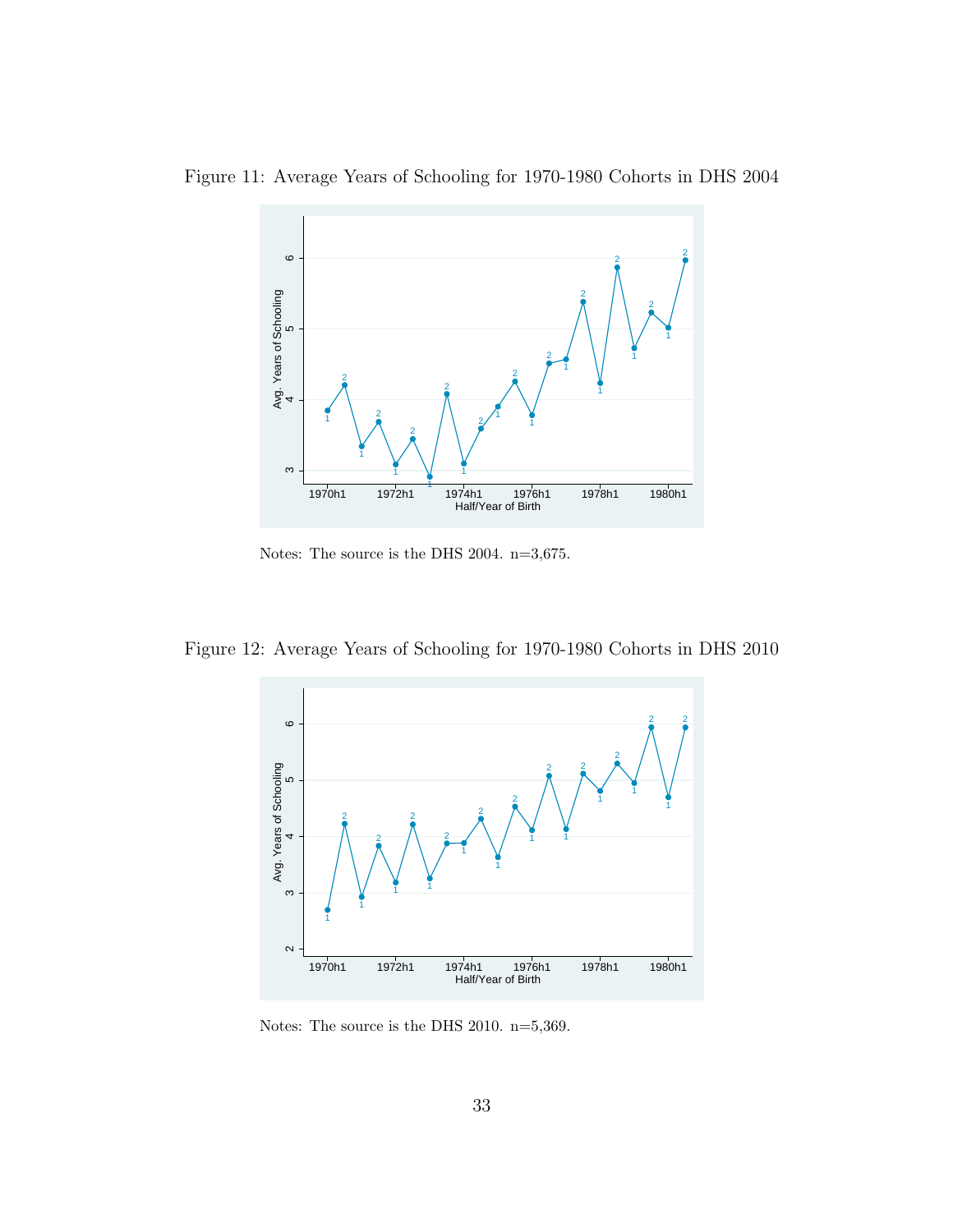Figure 13: Average Years of Schooling around 1988 Cohorts (1986-1994 Cohorts)



Notes: The source is the MPHC 2008. n=173,780. Cohort 1988 was supposed to be grade 1 in 1994 when the academic calendar was changed.

Figure 14: Average Years of Schooling around 1988 Cohorts(disaggregated)



Notes: The source is the MPHC 2008. n=124,314. 1988 Cohort is supposed to be grade 1 in 1994 when the academic calendar was changed.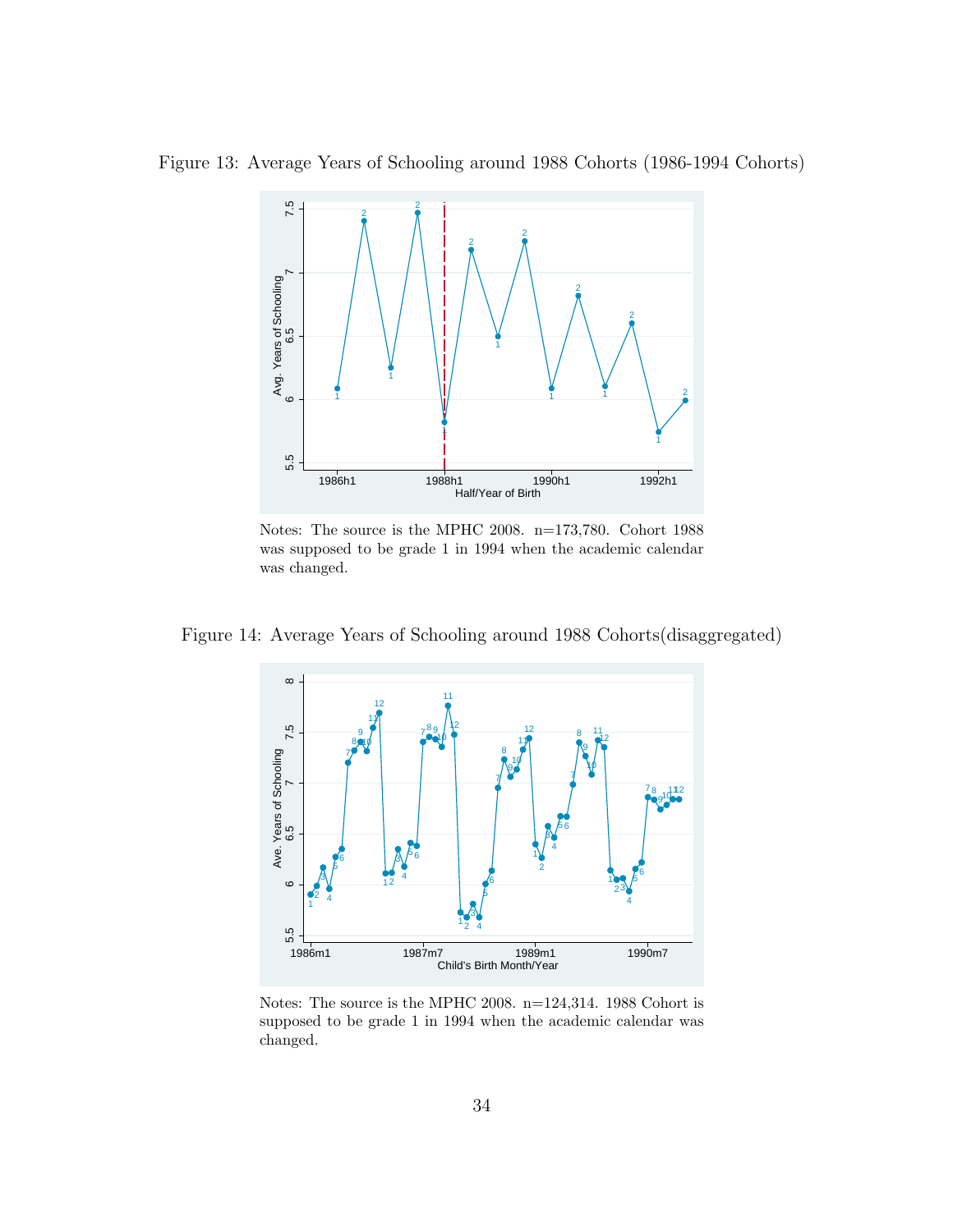Figure 15: Average Years of Schooling of around 1982 Cohorts (1978-1984 cohorts)



Notes: The source is the MPHC 2008. n=173,780. Cohort born in 1982 supposed to be grade 6 in 1994 when the academic calendar was changed.

Figure 16: Years of Schooling by Birth Month controlling for Family Background



Notes: Coefficients of birth month dummies in three different regressions: the regression without any controlling variable(OLS), the regression with controlling variables (OLS+) and the fixed effect estimation. OLS+ controls gender, age, parent's education and location. The fixed effect control children's age and gender in addition to family background. The source is MPHC 2008.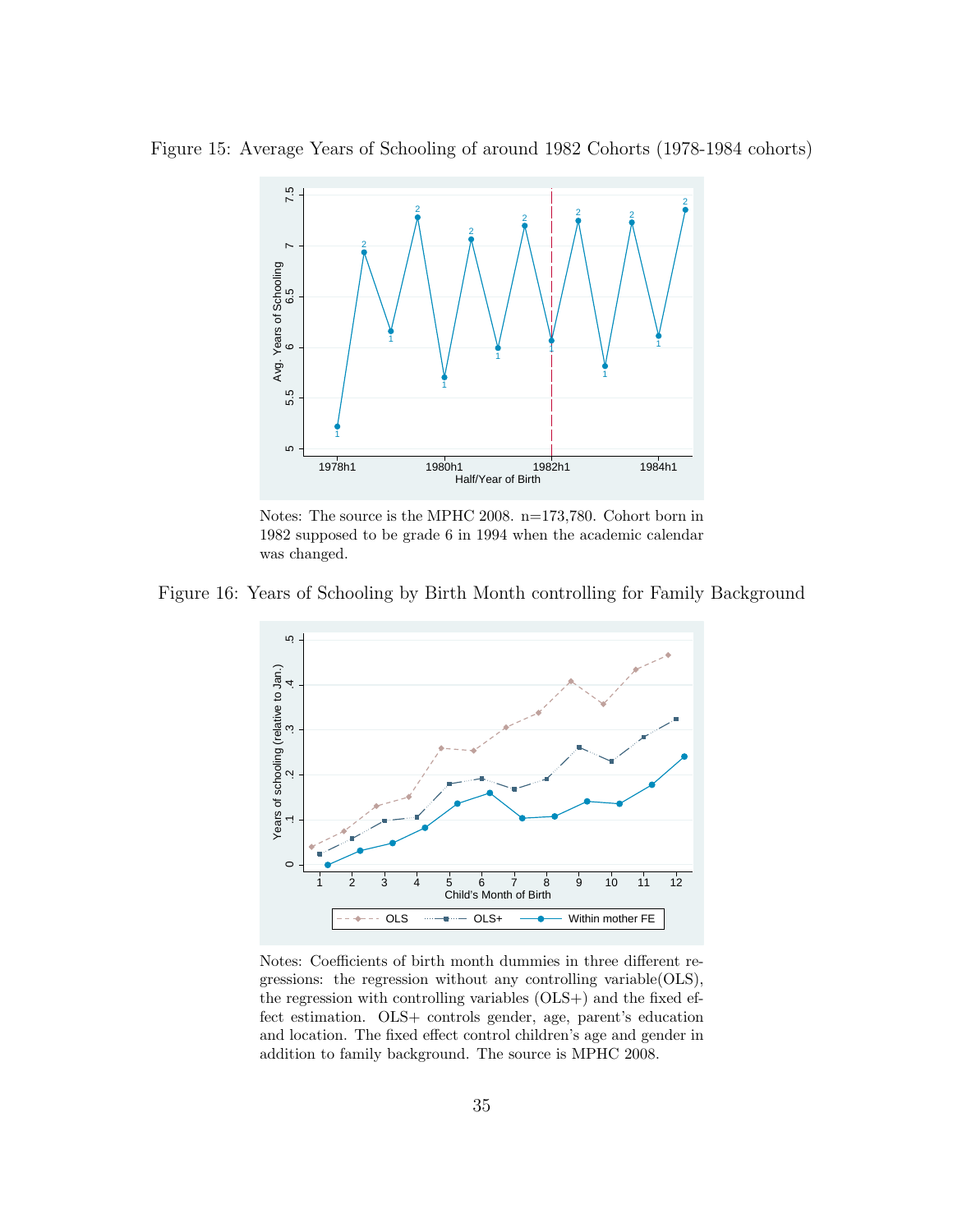

Figure 17: Average Monthly Temperature and Rainfall for Malawi (1900-2009)

Note: Source: World Bank, 2014b

Figure 18: Malaria Cases by Month in Malawi (July 2004-June 2005)



Note: Source is Malawi, Ministry of Health(2005: p.29)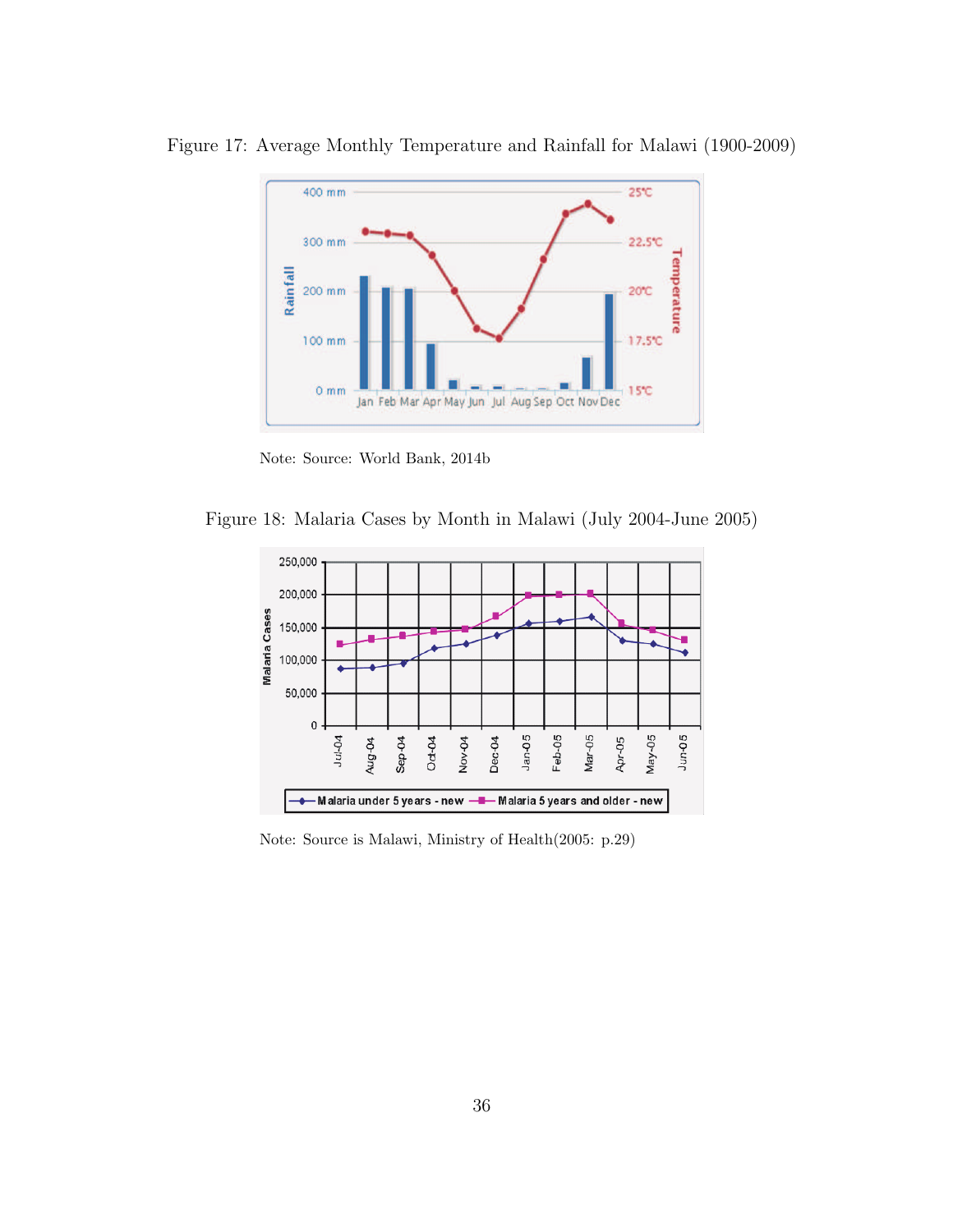

Figure 19: Seasonality of maize prices in different markets (1994-2008))

Note: Source is Minot(2010, p.9)

Figure 20: Birth Weight over Birth Months



Notes: The graph shows the coefficient of birth month dummies in two different regressions. BirthWeight includes only birth month dummies in the regression. BirthWeight+ controls gender, mother's education, age, location in the regression. n=18,533. The source is the DHS 2000, 2004, 2010.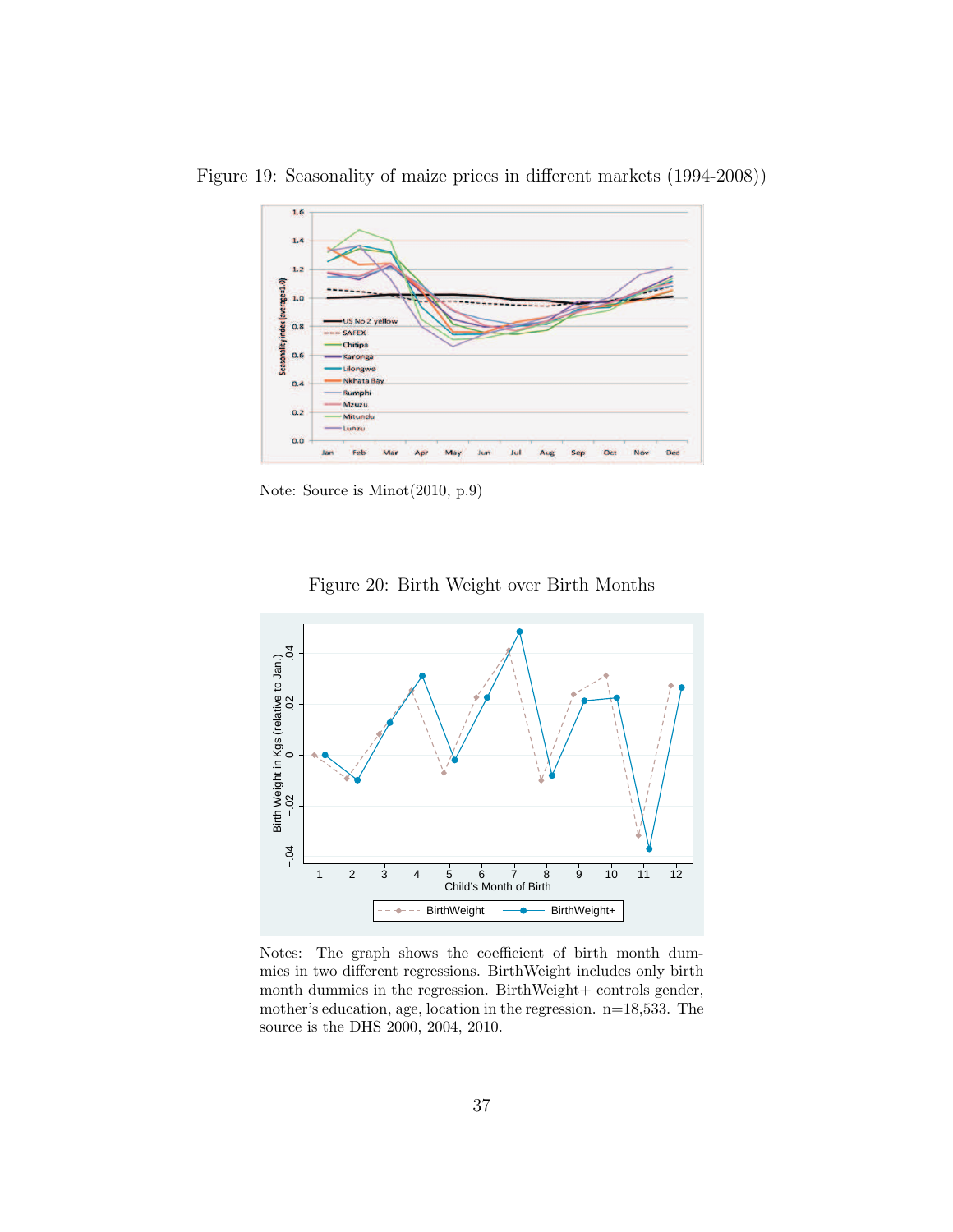

Figure 21: The Experience of Hunger over Months

Notes: The vertical axis measures the percentage of the household who experience the food shortage in a particular month. Source: Third Integrated Household Survey Malawi 2010-11.

Figure 22: Years of Schooling over Birth Months



Notes: The sample is restricted to individuals aged from age 6-18 living with parents.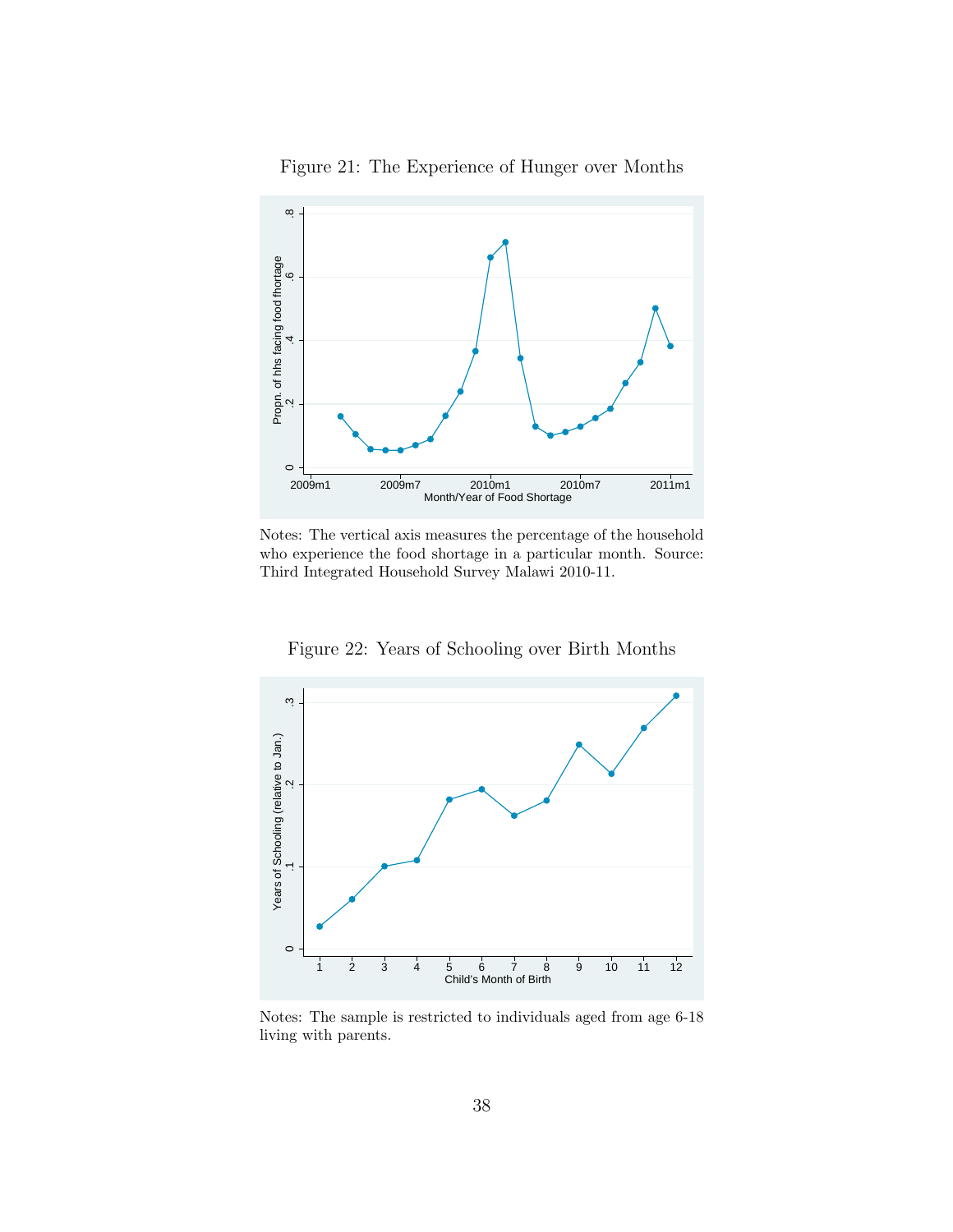

Figure 23: The Effect of Mother's Birth Month on Children's Years of Schooling

Notes: The graph shows the coefficients of mother's birth months in the regression regressing children's years of schooling on mother's birth month dummies. The data source is MPHC 2008.

Figure 24: The number of alive population across birth month:1960 to 1970



Note: The data source is MPHC 2008.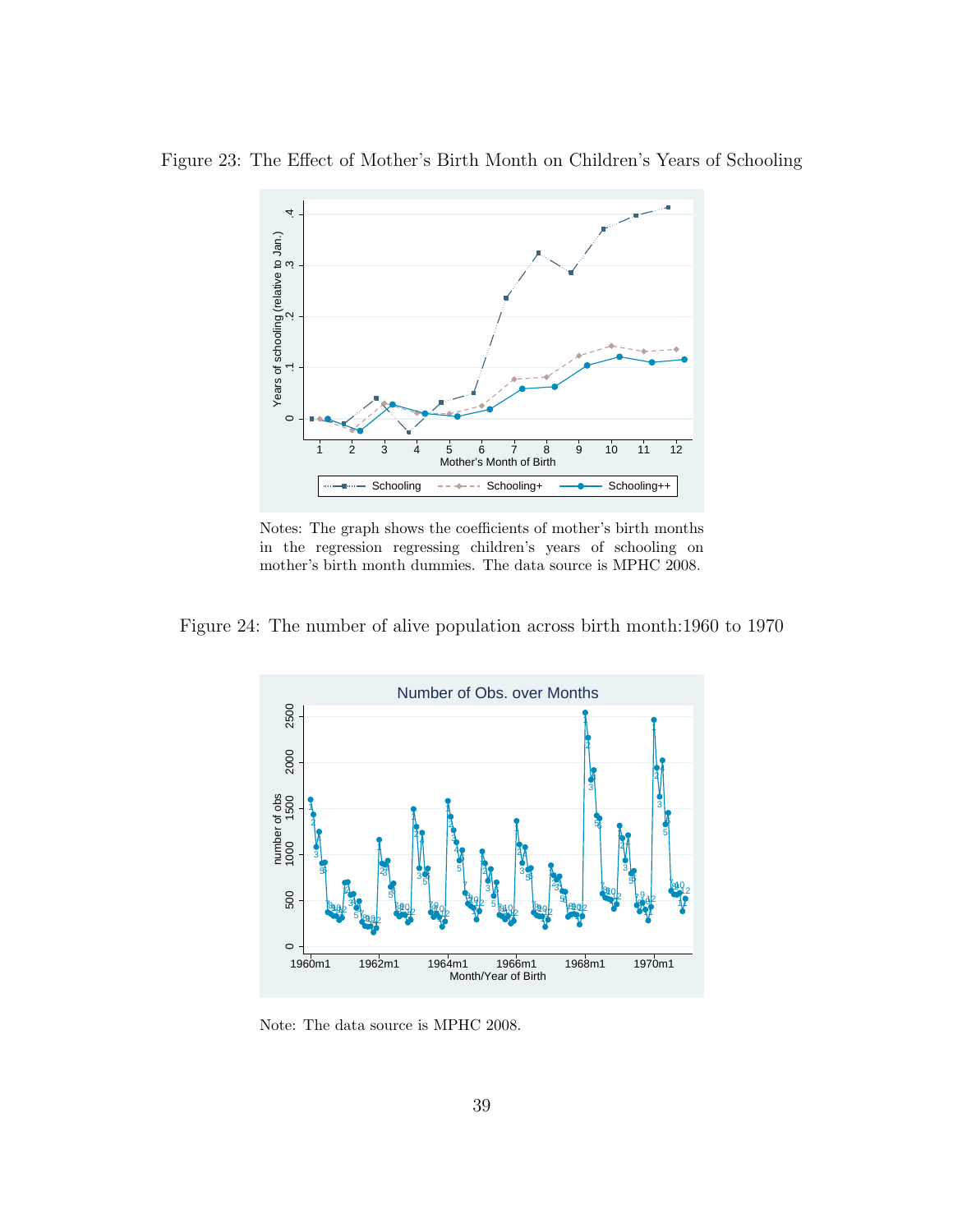

Figure 25: The number of alive population across birth month:1970 to 1980

Note: The data source is MPHC 2008.

Figure 26: The number of alive population across birth month:1980-19980



Note: The data source is MPHC 2008.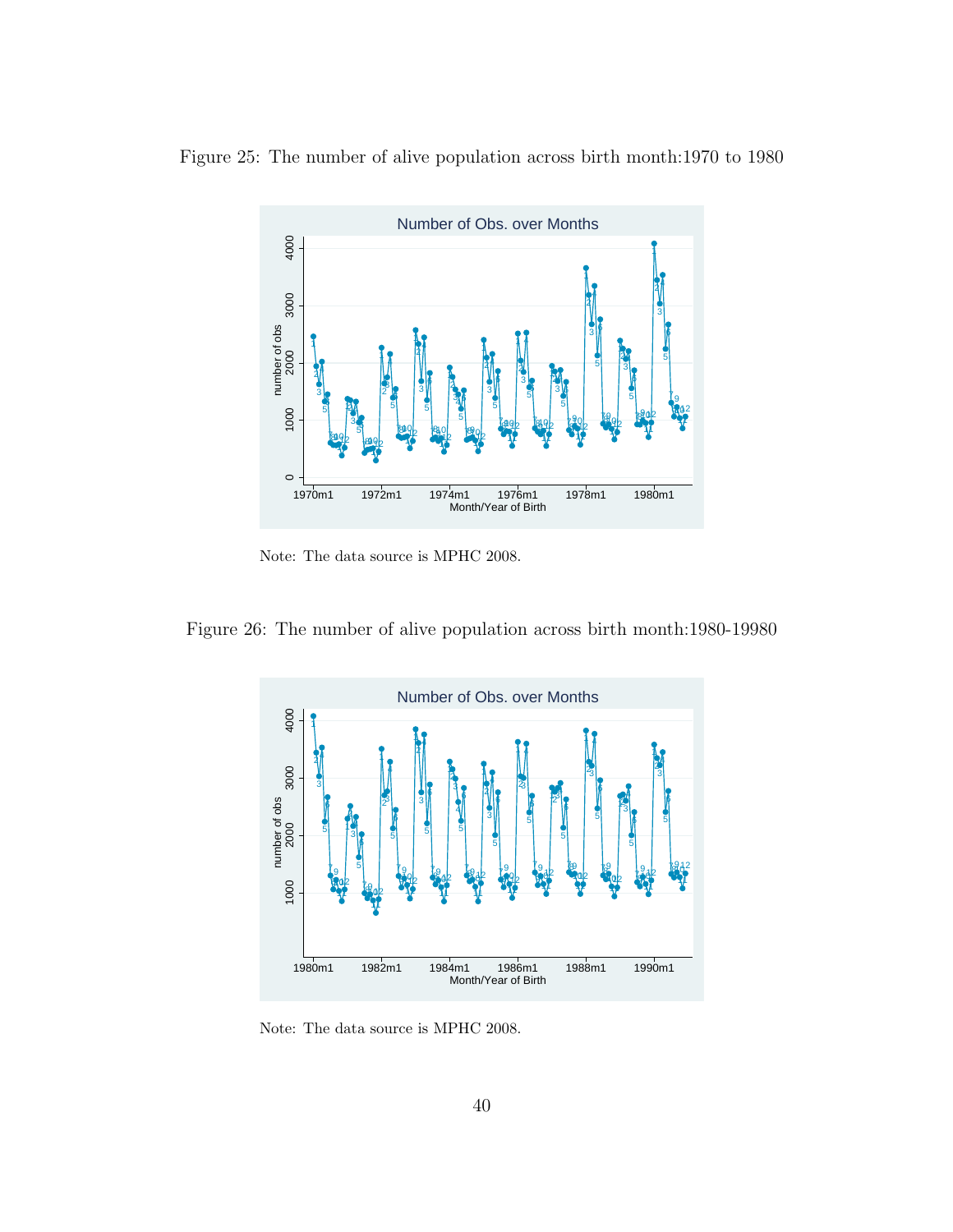

Figure 27: The proportion of conception over months and pregnant termination

Notes: The data source is DHS 2000, 20004, 2010.

Figure 28: The number of population across birth month: DHS data



Notes: The data source is DHS 2000, 20004, 2010.